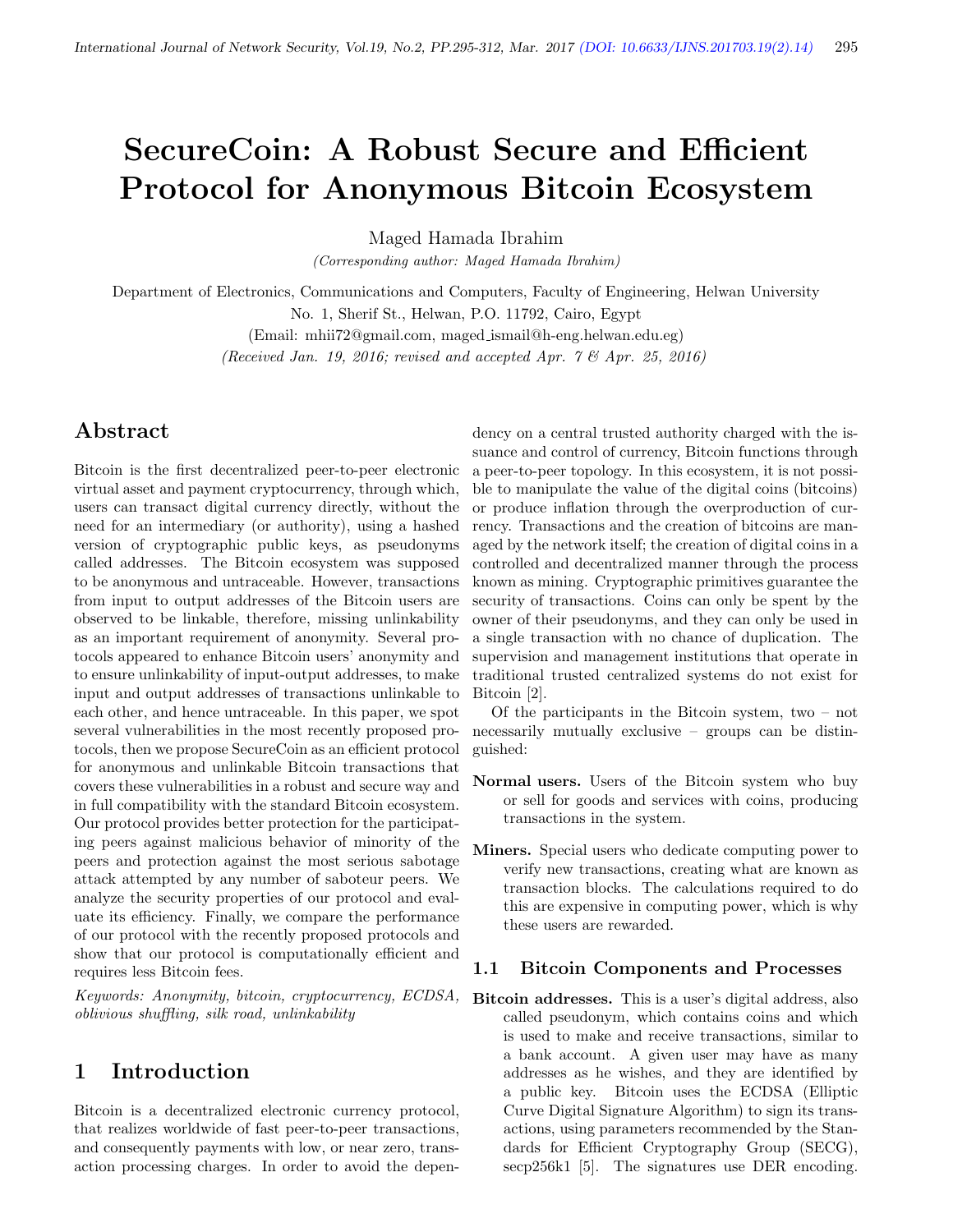ECDSA offers many advantages over other digital signature systems (e.g. RSA and DSS) which make it ideal to be used for a distributed Internet protocol. ECDSA provides relatively short keys and signature lengths, and a faster generation and verification. On being identified by the ECDSA public key, all the operations carried out with this address have to be supported by the use of the corresponding private key. The holder of the private key is the owner of the coins associated with the corresponding address.

- Wallets. Personal virtual storage, similar to a physical/pocket wallet, where users' coin addresses and the payments made with them are stored and managed. Wallets are thus a grouping pairs of public and private keys and are used to carry out other tasks, for example, preparing transactions.
- Transactions. A transaction is the transfer of coins from Bitcoin input address I to another output/destination address D. To create a transaction, the owner of address  $I$  signs a transcription for address D (amongst other data) with the private key associated with address I, so that the whole network knows that the new legitimate owner is the owner of address D. There are three main types of Bitcoin transaction forms [2] that will be used in our Secure-Coin protocol:
	- One-to-one form. A commonly used form of transaction is a simple payment from one address to another, which often includes some change returned to the original owner. This type of transaction has one input and one output if no change is returned, or in general, one input and two outputs.
	- Aggregation form. Another common form of transaction is a transaction that aggregates several inputs into a single output. This represents the real-world equivalent of exchanging a pile of coins and currency notes for a single larger note. Transactions like these are frequently generated by wallet applications to clean up lots of smaller amounts that were received as change for payments, by transferring them to a new fresh address owned by the same user.
	- Distribution form. Another transaction form that is seen frequently on the Bitcoin ledger is a transaction that distributes one input to multiple outputs representing multiple recipients. This type of transaction is sometimes used by commercial entities to distribute funds, such as when processing payroll payments to multiple employees.
- Blocks. This is a structure that aggregates transactions. Transactions whose confirmation is pending are aggregated together as a block in a process which is known as mining.
- Blockchain (Ledger). This is the public record of verified Bitcoin transactions in chronological order. When a block has been checked and confirmed, through mining, it is included as part of the chain.
- Cryptographic hashes. In the hash calculations carried out in Bitcoin, the SHA-256 standards are used, and when shorter hashes are required, RIPEMD-160. Normally the hash calculations are carried out in two phases: the first with SHA-256, and the second, depending on the length desired, with SHA-256 or RIPEMD-160.
- Random numbers and nonces. In Bitcoin, random numbers and nonces are used directly in the formation and generation of blocks. To make a new block, a random number that satisfies certain requirements needs to be found. Random numbers are also indirectly used in Bitcoin as part of the digital signature algorithm (ECDSA).
- Proofs-of-work. Proofs-of-work are the main component guaranteeing the legitimate behavior of Bitcoin network. The idea "in brief" is that, verifying/calculating new transaction blocks ensures a high computational cost, such that to control the network and to regulate the rate at which new coins are generated. This control of complexity in the calculation of new blocks is carried out by requiring that the hash for each new block starts with a given number of zeros. This required number of zeros controls the difficulty and hence the rate at which new coins are generated. Older block data and a nonce are combined to calculate this hash. Given that cryptographic hash functions are not invertible, in order to find a new valid block the only alternative would be to obtain different nonces until one which fulfills the pre-established requirement is found.

# 1.2 The Linkability/Traceability Problem

As the authors in [36] pointed out, it is possible to discover the identity of someone who makes a transaction in Bitcoin through traffic analysis and tracing of users IP's. Owing to Bitcoin's design, the first person to publicize a transfer will probably be the payer. Therefore, discovering who the first person to publicize it was, will permit in all probability to know who the payer in the transaction and who the owner of the input addresses used are.

Another type of analysis, which stands out, is that based on the relations which may be established between addresses. Various studies have developed heuristics to reduce the degree of anonymity of Bitcoin users [1, 30]. For example, the authors in [1] estimate that approximately 40 percent of Bitcoin users could be identified using the heuristics set out in the study. A striking result, obtained by applying this type of measure, is that published in [30], in which a relation between the founder of Silk Road and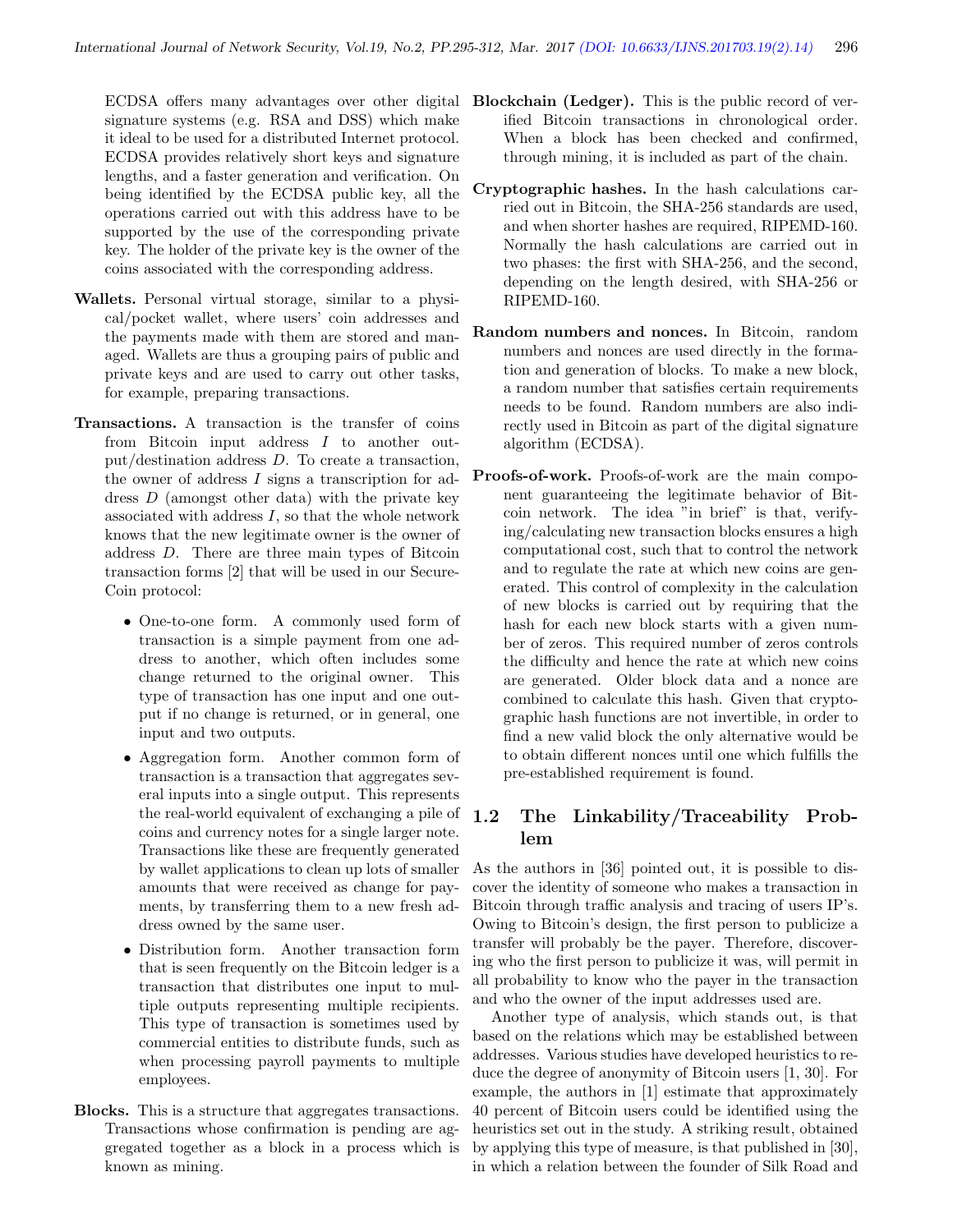someone who was probably one of the creators of Bitcoin was established. The tracing capability shown by the researchers remains completely valid.

The above mentioned traceability problems are due to the fact that the input and output addresses of the Bitcoin users are linkable by one way or another. Therefore, protocols to enhance Bitcoin users' anonymity, ensuring unlinkability of input-output addresses, must be provided. Based on what are known as mixing services [7], recently, some efforts have been made towards overcoming the above attacks and providing stronger privacy to the Bitcoin users by mixing multiple transactions to make input and output addresses of transactions unlinkable to each other. In this direction, some third-party Bitcoin mixing services were first to emerge, but they have been prone to thefts.

# 2 Previous Work

Among the early proposals, to provide unlinkability between individual Bitcoin transactions, without introducing a trusted party, is the ZeroCoin scheme of [31], which is an extension to Bitcoin. It employs a cryptographic accumulator of minted zero-coins and a zero-knowledge proof of inclusion of a certain zero-coin within the accumulator. ZeroCoin suffers from significant computation and communication overheads where, the size of the proof that has to be stored in the blockchain for each transaction is prohibitively large and far exceeds the size of the Bitcoin transaction itself. The scheme is considered incompatible with the standard Bitcoin ecosystem. Later, several contributions were aiming to reduce the ZeroCoin overheads [12, 17, 38]. However, all these schemes require a modification to the Bitcoin standards and hence, they are incompatible with Bitcoin and are unlikely to be accepted for implementation as mentioned in [40].

Anonymous Bitcoin payments are facilitated in the MixCoin scheme [6]. This scheme does not make any modifications to the standard Bitcoin protocol. Central accountable mixing server is employed, where Bitcoin users send their coins. The center in turn, replies with a guarantee of returning the funds to the user. This strategy ensures unlinkability between the user's input and output addresses, since, the mix sends the coins back to the user. However, using this strategy, the decentralized property (the main property of Bitcoin) is eliminated. Unlinkability is only guaranteed against external observers, because the mixing server learns which address belongs to which user.

A modification to the CoinJoin protocol using blind signatures in the work of [29] avoids the problem of a centralized mix learning the relation between input and output addresses. The anonymous communication network, "Tor" [13] is employed in [29] to avoid centralized mixing and to provide unlinkability.

The CoinShuffle protocol in [37], employs the group transactions service in Bitcoin to ensure correctness and

thus shares almost the same disadvantages with Coin-Join, i.e., limited anonymity levels and potential transaction fees. CoinShuffle improves over CoinJoin by using decryption mixnets for address shuffling which achieves anonymity against insiders. However, in CoinShuffle the last peer is in the unique position to determine the outcome of the shuffling and might exploit this to select preferred input addresses to her own output addresses. Our scheme – although employs a shuffling subroutine – does not suffer this disadvantage, since all the coins are transfered and committed to an aggregation temporary address before the result of the shuffling is announced.

### 2.1 Recent Protocols

The most recent protocol (until the time this paper was written) is CoinParty [40], which invokes the threshold ECDSA digital signature protocol of [25] and employs mixing peers to provide unlinkability for the Bitcoin ecosystem. They introduced an elegant idea of committing each input peer to a temporary Bitcoin address where the signature key of this address is jointly shared among the mixing peers on a threshold bases. Each input peer  $P_i$ must first transfer the coins  $x$  from his input address  $I_i$  to a temporary address  $T_i$ , controlled by the mixing peers. This strategy commits the input peers to the transactions. Next, after all transactions are confirmed, the mixing peers are responsible for mixing (shuffling) the output addresses and broadcast the shuffled version. Finally, the peers join to sign a transaction from every temporary address  $T_i$  to every shuffled output address  $O_{\pi(i)}$ . The work in this paper is inspired by the CoinParty and the Coin-Shuffle protocols.

# 2.2 Existing Vulnerabilities

The work in this paper is motivated by the security vulnerabilities and efficiency drawbacks of recent protocols described next.

CoinParty. Considering CoinParty protocol [40], the employed mixing peers are different from the input peers, therefore, a major drawback is that, once the input peers transfer their coins to the temporary addresses owned by the mixing peers, saboteur mixing peers may runaway (due to halting or disconnection) leaving the coins of the input peers stuck in the temporary addresses with absolutely no way to return them back. The consequences are disastrous if the number of disconnected mixing peers exceeds a certain threshold required to jointly sign a transaction. Moreover, they can easily conspire to steal the coins. In CoinParty, the mixing peers have no financial shares (coins) in the mixing protocol, therefore, they will not loose anything if they attempt such sabotage attack. In other words, they do not care if the input peers loose their coins. Notice that the signing keys of the temporary addresses are shared among the mixing peers on threshold basis. Hence,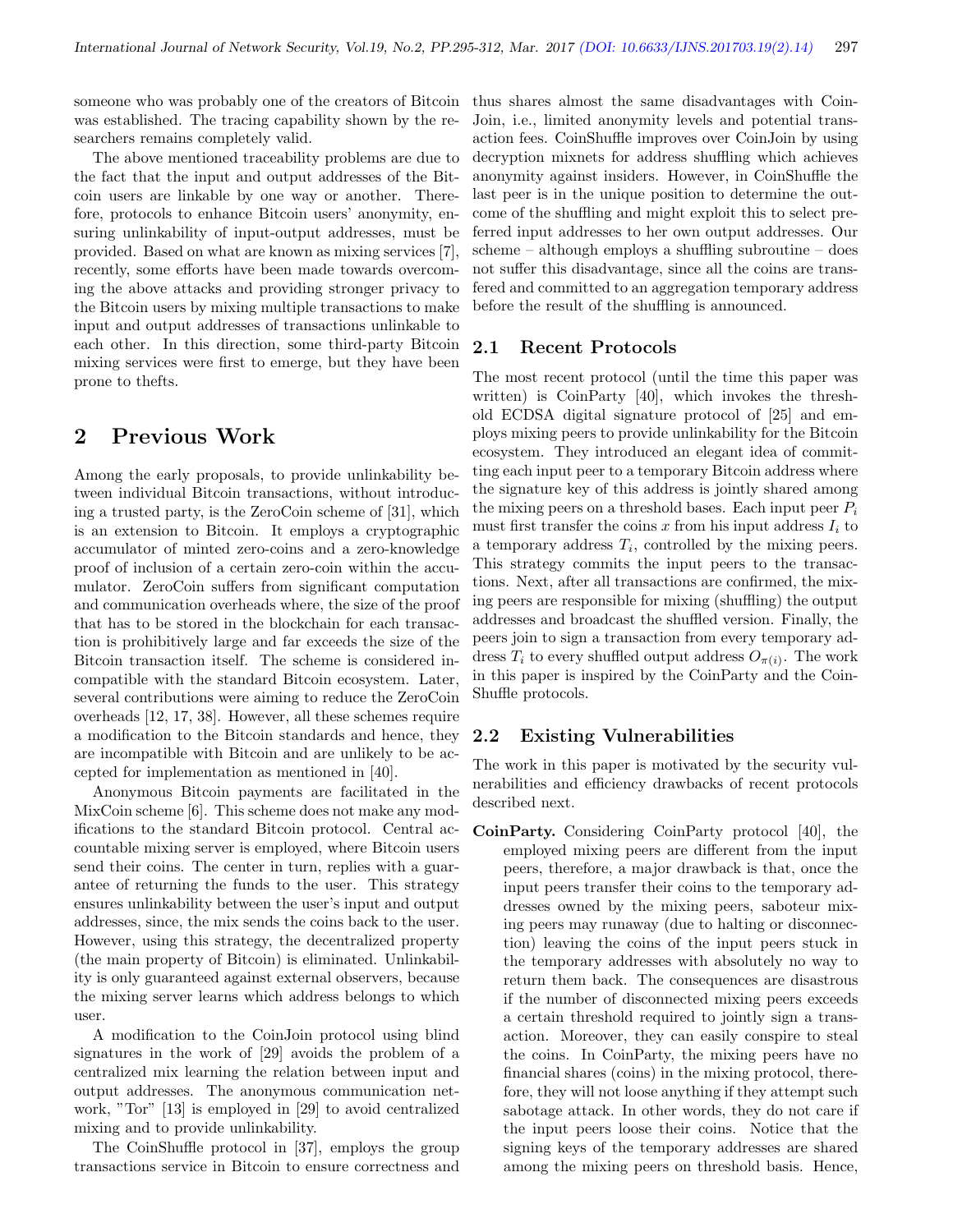if enough number of mixing peers leave, the signing keys are lost. Moreover, they most probably will not tend to participate without incentives (return fees), similar to the Bitcoin miners in a standard Bitcoin ecosystem, which increases the fees paid by the input peers. A serious efficiency drawback in CoinParty is that, the protocol requires the mixing peers to invoke the threshold ECDSA key generation protocol and the threshold ECDSA digital signature protocol for every temporary address. Invoking the threshold ECDSA for every temporary address results in a relatively high computation complexity for each mixing peer, specially, if these protocols are supposed to run on mobile devices. Moreover, the threshold ECDSA they invoked is in the honest-but-curious scenario, giving a great chance for undetected malicious behavior by the peers due to a corruptive adversary. The authors stated that the protocol must be implemented to withstand malicious behavior.

CoinShuffle. CoinShuffle protocol [37] employs the idea of multiparty private shuffle [7, 10, 15, 32]. The problems with the CoinShuffle protocol are as follows: In order to prevent malicious peers from aborting the protocol after they have received their funds thereby leaving another peer unpaid, the protocol performs a single atomic bulk transaction from all input addresses to all shuffled output addresses at once. Although this strategy is better than Coin-Party to protect against sabotage attacks, the resulting anonymity set of the mixing is limited to the number of users participating in a particular mixing operation. Also, this bulk transaction makes the peers easily identifiable on the Bitcoin ledger, since it is very rare and almost unused for other purposes. The transaction itself is of large size and hence, dramatically increases the return fees to the Bitcoin miners. Another problem is that, at the end of the shuffling protocol, one peer knows all the output addresses in the clear, including his own, and this knowledge is before the shuffled addresses are known to other peers. This gives a great chance to this peer to reorder the output addresses in a certain way that he can benefit from.

# 3 Our Contribution

We propose SecureCoin, as a protocol fully compatible with the Bitcoin ecosystem, to realize anonymity and unlinkability security services to Bitcoin peers. Unlike Coin-Party, our protocol does not involve any separate mixing peers as helpers and hence, it is possible to avoid sabotage attacks that could be attempted by mixing peers. Only the input peers are the participants in the protocol. Our protocol uses the inherited "aggregation" and "distribution" transactions forms of the Bitcoin and hence, improves complexity of running multiple instants of a

threshold digital signature protocol by reducing to only one instant.

SecureCoin protocol improves security and efficiency over the CoinShuffle protocol, such that, it avoides bulk transaction from multiple input addresses to multiple output addresses. Also, it solves the CoinSuffle problem of allowing a particular peer to control mapping of certain input addresses to certain output addresses. The proposed SecureCoin protocol provides protection against sabotage attacks, attempted by any number of participating saboteurs.

The proposed SecureCoin is robust against malicious behavior of minority (one third) of the participating peers. It does not allow any number of participating saboteurs to maliciously behave without either, being detected and revoked, or loosing their input coins. The behavior of the participating peers is indistinguishable from other normal transactions and hence, cannot be distinguished by miners and ledger observers.

We analize the security properties of SecureCoin, evaluate its performance and compare to recently proposed protocols. We show that, SecureCoin is more efficient and requires less fees by the Bitcoin ecosystem.

# 4 System Model

In this section, we describe the assumptions, model and goals of the protocol presented in this paper.

### 4.1 Assumptions and Model

We assume the existence of n peers,  $P_1, \dots, P_n$ , where  $n > 3t$  and  $t \geq 1$  is a particular predefined threshold. There is at most  $t$  possible malicious peers. We assume a static adversary model, yet, security against adaptive adversary could be achieved by employing a suitable noncommitting encryption scheme. Also, security against coercive adversaries could be realized by employing a suitable deniable public key encryption scheme (e.g. [22, 23]).

Each peer has his own public/private key pair. These keys allow the peers to realize authenticated and private channels among themselves. We emphasize that, these keys are different from the ephemeral public/private keys used in the shuffling stage of our protocol. Given a certain threshold t, we assume that there is at least  $n = 3t + 1$ peers that survive till the end of the protocol with at most t of them may behave maliciously  $[11, 25]$ . We use n to refer to the number of peers remaining after the execution of any phase in our protocol. In our protocol, there are four different classes of public/private key pairs for a public key cryptosystem, each peer holds:

- 1) The personal public/private key pair to realize private and authenticated channels with other peers.
- 2) The ephemeral public/private key pair for the oblivious shuffling stage.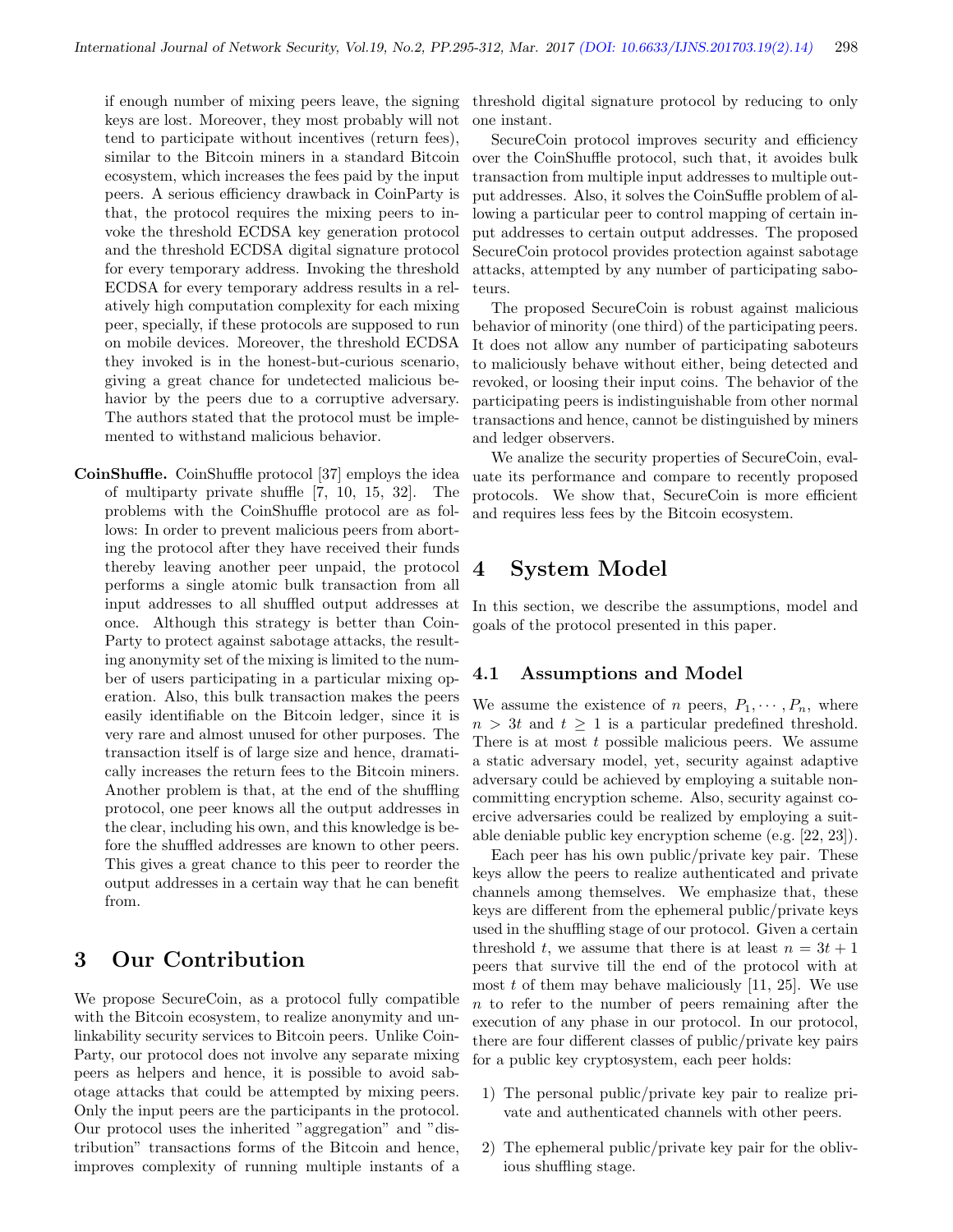- gregation address A.
- 4) The key pairs for his bitcoin pseudonyms (input and destination addresses).

## 4.2 Problem and Goals

We solve the problem where *n* peers,  $P_1, \dots, P_n$  (each peer  $P_i$  has a certain amount of x coins available at input address  $I_i$ ) want to transfer that amount from the set of input addresses  $I_1, \dots, I_n$ , to a set of destination addresses,  $D_1, \cdots, D_n$ , such that,

- **Correctness/safety.** Each peer  $P_i$  receives back x coins on his destination address  $D_i$ . Coins must not be lost, stolen, or double-spent by any peer even in the presence of a malicious adversary. Honest peers should receive their funds in a timely manner.
- Anonymity. Input and destination addresses are unlinkable, i.e., only peer  $P_i$  can map his own input address  $I_i$  to his own destination address  $D_i$ .
- Protection against saboteurs. Participating peers may be accidentally or deliberately halted (or disconnected) from the network at any stage of the protocol. We argue that, if such sabotage occurs, then all peers must be equally affected. This type of attack may occur easily due to a halting adversary and is easier than corruptive attacks that requires collaboration of peers in harmony in order –for example– to steal other peers coins. In sabotage attacks, we have two situations: The number of saboteurs do not exceed the threshold  $t$ . In this case according to secure multiparty computations (SMC) settings, the protocol execution continue normally. The other situation is when the threshold is exceeded and the disconnected peers do not reconnect. This case is really disastrous. As the threshold is exceeded, the SMC protocol will be terminated. Some peers will loose their coins for ever while others may abort without any loss. Our objective in this case is to ensure that, disconnected peers, at any phase of the protocol, will suffer the same amount of loss as the other participating peers. This motivates disconnected peers to rejoin the protocol execution to save their coins. CoinShuffle effectively withstands saboteurs, since it is not based on threshold cryptosystems and the shuffled transfer of funds is made in a one  $n$ -to- $n$  bulk transaction. On the contrary, CoinParty is vulnerable to this attack, as stated earlier, due to the incorporation of mixing peers, that have no financial share in the protocol, other than mixing fees as incentives. We conclude that a protocol must be designed such that, any attempt of sabotage attack by any number of participating saboteur peers at any stage of the protocol must cost them the same amount of lose as other participating peers.
- 3) The partial signature key corresponding to the ag- Robustness & Revocation. Any malicious behavior attempted by any peer must be detected as early as possible, this malicious peer must be identified and kicked out (revoked) from the protocol, without affecting the good peers progress in the protocol.
	- Indistinguishability. The transactions performed by the peers incorporated in the anonymous protocol, must not be distinguished from normal Bitcoin transactions, performed by individual peers.
	- Unforgeability. An adversary must not be able to create a pair consisting of a message (Bitcoin transaction), m and a signature that is valid for m, that has not been generated by a legitimate signer and that passes the verification of the Bitcoin ecosystem.
	- Fairness. A participating peer that deposit his coins in the aggregation/temporary address must receive his coins, either in his destination address, or returned back to his input address in case he was kicked out of the protocol due to a malicious behavior.
	- Performance. The protocol should scale to large numbers of peers without imposing prohibitive overheads upon the Bitcoin network.
	- Compatibility. The mixing protocol must be fully compatible with the current Bitcoin network and produce legitimate Bitcoin transactions.
	- Cost efficiency. The protocol must be cost-efficient in terms of involved transaction fees.

# 5 Preliminaries and Basic Tools

In this section, we give an overview of a bunch of basic tools, necessary to build our SecureCoin protocol. These tools are partitioned into two categories: threshold cryptography tools and shuffling tools. The reader needs to be familiar with these tools in order to follow the description of our SecureCoin scheme. First we give an overview on the elliptic curve used in the Bitcoin ecosystem and the standard ECDSA algorithm, then we describe the cryptographic tools employed by SecureCoin.

# 5.1 Elliptic Curves for the Bitcoin

Standardized elliptic curves that are used most commonly in real-world applications are mostly given in their short Weierstrass form,  $E : y^2 = x^3 + ax + b$  and are defined over a finite field  $\mathbb{F}_p$ , where  $p > 3$  is a prime and  $a, b \in \mathbb{F}_n$ . For non-singular curves, there is a requirement that,  $4a^3 + 27b^2$ , is non-zero. Given such a curve  $E$ , the cryptographic group that is employed in protocols is a large prime-order subgroup of the group  $E(\mathbb{F}_n)$ of  $\mathbb{F}_p$ -rational points on E. The group of rational points consists of all solutions  $(x, y) \in \mathbb{F}_p^2$  to the curve equation, together with a point at infinity, denoted by  $\mathcal{O}$ , the neutral element. The number of  $\mathbb{F}_p$ -rational points is denoted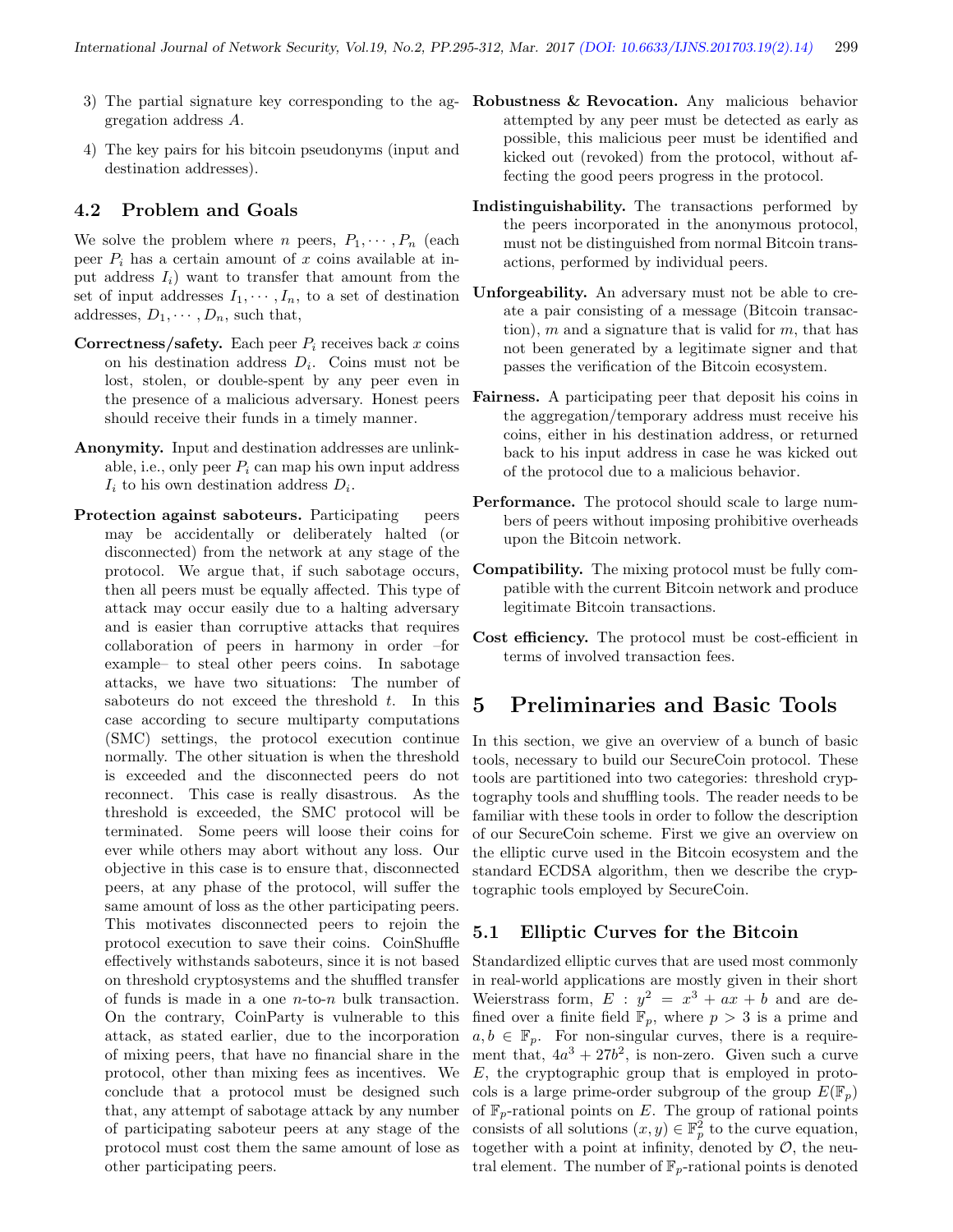by  $\#E(\mathbb{F}_p)$  and the prime order of the subgroup by q. A fixed generator of the cyclic subgroup is usually called the base point and denoted by  $G \in E(\mathbb{F}_n)$ .

For 256-bit primes, in addition to the NIST curve defined over  $\mathbb{F}_{p^{256}}$ , SEC2 also proposes a curve named secp256k1 defined over  $\mathbb{F}_p$  where  $p = 2^{256} - 2^{32} - 977$ . This curve is the one used in Bitcoin [5].

There are three basic point operations on elliptic curves.

- 1) Point addition: Let  $P_1 \in E(\mathbb{F}_p)$  and  $P_2 \in E(\mathbb{F}_p)$ , then,  $P_3 = P_1 + P_2 \mod p$  is also a point on the elliptic curve, that is,  $P_3 \in E(\mathbb{F}_p)$ .
- 2) Point doubling: Let  $P \in E(\mathbb{F}_p)$ , then  $Q = 2P \mod p$ is a point doubling operation where  $Q \in E(\mathbb{F}_p)$ .
- 3) Scalar multiplication: Let  $k \in Z_q$  and  $P \in E(\mathbb{F}_p)$ , then,  $Q = kP$  mod p is the process of adding P to itself k times, where  $Q \in E(\mathbb{F}_p)$ . This process is performed through the well-known double-and-add operations.

## 5.2 Elliptic Curve Digital Signature

The Elliptic Curve Digital Signature Algorithm (ECDSA) was standardized in FIPS 186-4<sup>1</sup>. The signer generates a key pair  $(s, Q)$  consisting of a private signing key  $s \in_R Z_q^*$ and a public verification key,  $Q = sG \mod p$ , where G is the generator point. To sign  $m$ , the signer chooses a permessage random integer  $k \in R \mathbb{Z}_q^*$ , computes the point  $(x, y) = kG$ , and computes  $r = x \mod q$ . The signature of a message  $M$ , is the pair  $(r, w)$ , of integers modulo  $q$ , where  $w = k^{-1}(m + sr) \mod q$  and m is the hash of M.

It is important that the per-message secret  $k$  is not revealed, since otherwise the secret signing key s can be computed by  $s = r^{-1}(kw - m) \mod q$ , because r and w are given in the signature and  $m$  can be computed from  $M$ . Even if only several consecutive bits of the permessage secrets for a certain number of signatures are known, it is possible to compute the private key (see [26]). Also, if the same value for  $k$  is used to sign two different messages  $M_1$  and  $M_2$  using the same signing key s and producing signatures  $(r, w_1)$  and  $(r, w_2)$ , then k can be easily computed as  $k = (w_1 - w_2)^{-1}(m_1 - m_2) \mod q$ , which then allows recovery of the secret key.

## 5.3 Threshold Cryptography Tools

In this subsection, we review the threshold cryptography tools that will be used in building our SecureCoin. All theses tools are based on the well-known polynomial/Shamir's secret sharing scheme. We describe the elliptic curve version of these tools, in order to be directly applied for the implementation of SecureCoin.

#### 5.3.1 Polynomial Secret Sharing

Consider a secret value,  $s \in Z_q$  which is held by a dealer, where  $Z_q$  is a prime field. To share this secret among a set  $P = \{P_1, \dots, P_n\}$  of  $n > t$  participants, where t is a certain threshold, the dealer constructs a polynomial  $g(x) = \sum_{j=0}^{t} a_j x^j \mod q$ , he sets  $a_0 = s$  and each other coefficient  $a_{j\neq0} \in_R Z_q$ .  $\forall i = 1, \cdots, n$ , the dealer secretly delivers  $g(i)$  to participant  $P_i$ . To reconstruct the secret s, each participant  $P_i \in \mathcal{P}$  broadcasts  $g(i)$ , the participants compute s from any  $t + 1$  shares using Lagrange interpolation formula,  $s = g(0) = \sum_{i \in \mathcal{B}} \lambda_i g(i) \mod q$  where  $\mathcal{B} \subset \mathcal{P}, |\mathcal{B}| = t + 1$  and,  $\lambda_i = \prod_{j \in \mathcal{B}, j \neq i} \frac{j}{j-i}$ , is participant  $P_i$ 's Lagrange coefficient.

#### 5.3.2 Elliptic Curve Verifiable Secret Sharing

Verifiable secret sharing (VSS) is an extension to polynomial/Shamirs secret sharing to allow the recipients of the secret shares to verify that the shares are consistent (i.e., that any subset of  $t + 1$  shares interpolate to the same unique secret). Assuming  $n \geq 2t + 1$ , the scheme tolerates the malicious behavior of at most  $t$  of the  $n$  participants. Two different types of VSS are distinguished; the conditionally secure scheme due to Feldman [14] and the unconditionally secure scheme due to Pedersen [34]. For best security, both of them will be used in our Secure-Coin protocol. We present an overview of these subroutines over elliptic curves.

EC Feldman-VSS. Let  $p$  and  $q$  be two large primes, such that  $q|p-1$ . The two primes p and q and the base point (EC generator point)  $G$  of order  $q$ are published as the system public parameters. The dealer shares the secret s among the participants on a t-degree polynomial  $g(x) = \sum_{j=0}^{\infty} a_j x^j \mod q$ , the dealer also broadcasts the  $t + 1$  commitments  $C_j = a_j G \mod p \ \forall j = 0, \cdots, t$ . These commitments allow each participant  $P_i$  to verify the consistency of his share  $g(i)$  by checking that,  $g(i)G = \sum_{j=0}^{t} i^{j}C_{j}$ mod p. If this check fails for any share  $g(i)$ ,  $\tilde{P}_i$  broadcasts a complaint. If more than t participants broadcasted a complaint, then at least one of them is honest, therefore, the dealer is deemed corrupt and disqualified. Otherwise, the dealer broadcasts the share  $g(i)$  of each complaining participant  $P_i$ , if the share is consistent,  $P_i$  is disqualified, otherwise, if the share is inconsistent with the commitments or the dealer does not respond, then the dealer is disqualified. In the reconstruction phase of the secret, all the participants are able to check the validity of the share broadcasted by any of the other participants by verifying with the published commitments to filter out inconsistent shares and safely perform the Lagrange interpolation. When it comes to the distributed generation of a secret key s and the joint computation of sG mod p, Feldman-VSS alone is not secure due to the attacks attempted in [19, 24].

<sup>1</sup>PUB FIPS. 186–2. digital signature standard (dss). US department of commerce/national institute of standards and technology.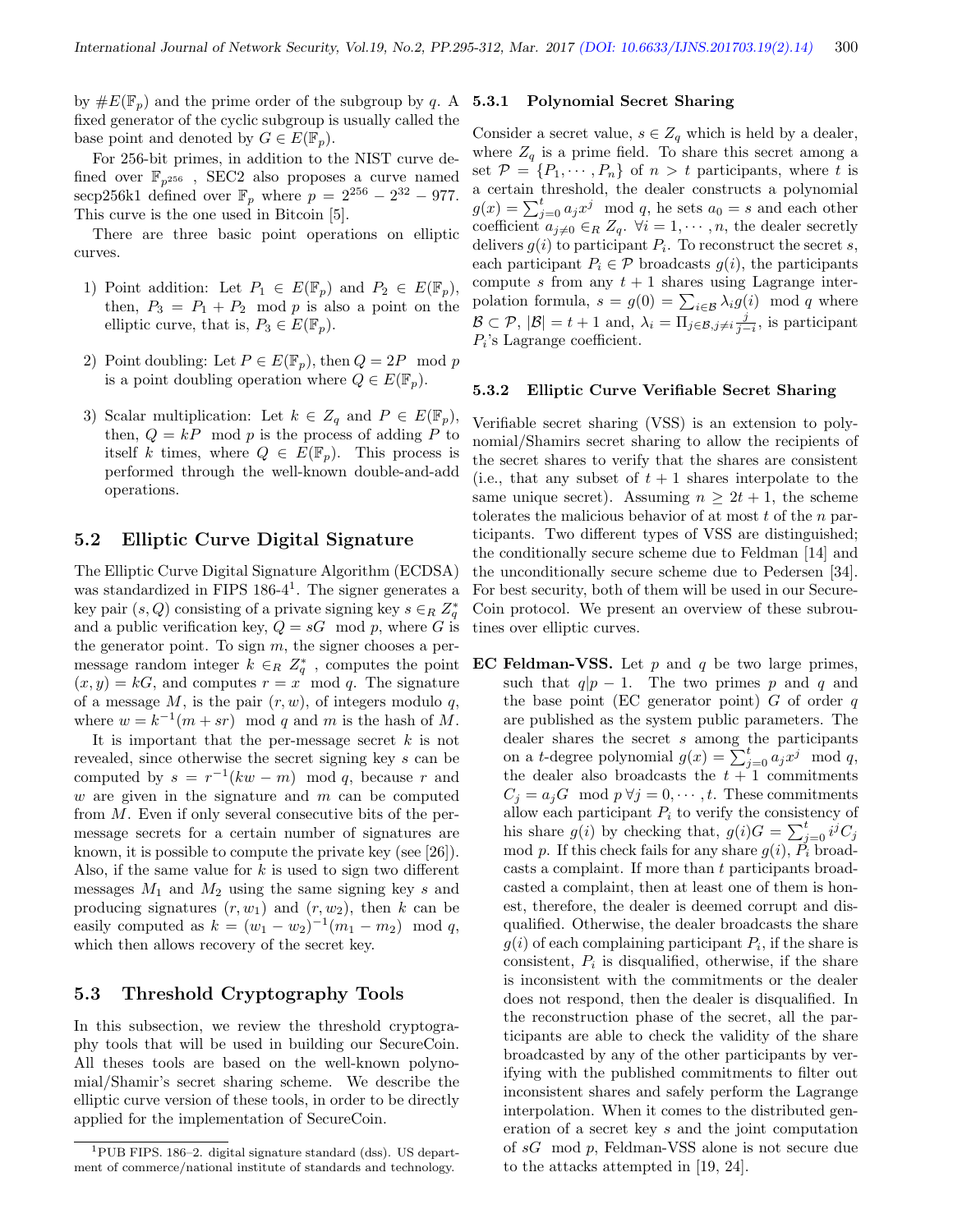EC Pedersen-VSS. The trick is to perform double exponentiation to allow randomization of the broadcasted commitments. The public parameters in this VSS are p, q and G as in Feldman-VSS and another generator point  $H$ , subject to the condition that  $log_G H$  is unknown and assumed hard to compute. In addition to the polynomial  $g(x) = \sum_{j=0}^{t} a_j x^j$ mod  $q$  with the secret  $s$  as the free term, the dealer constructs another polynomial as a randomization t-degree polynomial  $r(x) = \sum_{j=0}^{t} b_j x^j \mod q$ . He secretly delivers  $(g(i), r(i))$  to participant  $P_i \ \forall i =$  $1, \ldots, n$ . The dealer also publishes the commitments  $C_j = a_j G + b_j H \mod p \ \forall j = 0, \cdots, t.$  Each participant  $P_i$  is able to verify the consistency of his share  $g(i)$  by checking that,  $g(i)G + r(i)H = \sum_{j=0}^{t} i^{j}C_{j}$ mod p. If this check fails for any share  $g(i)$ ,  $\tilde{P_i}$  broadcasts a complaint. If more than t participants broadcast a complaint, then at least one of these participants is honest about his complaint and the dealer is disqualified. Otherwise the dealer broadcasts the pair  $(g(i), r(i))$  for each complaining participant  $P_i$ , if the pair is consistent,  $P_i$  is disqualified, otherwise, if the pair is inconsistent with the commitments or if the dealer does not respond, then the dealer is disqualified. During reconstruction, any participant can verify the validity of the share broadcasted by any other participant via the published commitments to reject invalid shares and correctly computes the interpolation.

#### 5.3.3 Joint Secret Sharing

Joint secret sharing are schemes to allow the participants to jointly share a secret among themselves in the absence of a dealer.

Joint random secret sharing (JR-SS). JR-SS [26] allows a set of  $n$  participants to jointly share a random secret among themselves without the assistance of a dealer. Each participant  $P_i \in \mathcal{P}$ chooses a random integer  $k_i \in Z_q$  and plays the dealer's role to share  $k_i$  among the participants over a t-degree polynomial  $g_i(x) = k_i + \sum_{j=1}^t a_j x^j$ mod q. Each participant  $P_i \in \mathcal{P}$  simply sums the shares he receives from the other participants to compute a share  $g(i) = \sum_{j=1}^{n} g_j(i)$  which is a point on a t-degree polynomial  $g(x)$  with its free term equals a random secret  $k = \sum_{i=1}^{n} k_i \mod q$ .

#### Joint random verifiable secret sharing (JR-VSS).

To withstand malicious behavior of at most  $t < n/2$ participants during the JR-SS, JR-VSS combines JR-SS with Feldman or Pedersen-VSS. In this scheme, each participant  $P_i \in \mathcal{P}$  chooses a random secret integer  $k_i \in Z_q$  and plays the dealer's role in the VSS protocol to share this secret among the other participants. Complaints are solved as in the VSS scheme. Finally, each participant sums what he has to compute his share on a t-degree polynomial,  $g(x)$  with its free term  $g(0) = \sum_{i=1}^{n} k_i \mod q$ .

Joint zero secret sharing (JZ-SS). This scheme is a special case of the JR-SS. As implied by the name of the scheme, the random secret shared by each participant is a zero. After execution of a JZ-SS scheme, each participant holds a share  $q(i)$  on a t-degree polynomial  $g(x)$  with its free term  $g(0)$  equals zero. This scheme is always employed when we need to randomize the shares, without changing the value of the secret.

#### Joint zero verifiable secret sharing (JZ-VSS).

Similar to JR-VSS, to with stand malicious behavior of at most  $t < n/2$  participants in the JZ-SS, the JZ-VSS combines the JZ-SS with Feldman- VSS or Pedersen-VSS. In this scheme, each participant  $P_i \in \mathcal{P}$  plays the dealer's role in the VSS protocol to share a zero among the other participants. Complaints are solved as in the JR-VSS protocol. The shares are computed by each participant sums what he has to compute his share on a t-degree polynomial,  $q(x)$  with its free term equals zero.

## 5.3.4 Joint Verifiable Multiplication (JVM) of Shared Secrets

Consider two secret values  $a$  and  $b$ , respectively shared over t-degree polynomials  $A(x)$  and  $B(x)$ , the joint verifiable multiplication subroutine [4] computes  $\mu = ab$  $\mod q$  in a robust and secure way with no information revealed about neither  $a$  nor  $b$ . Each participant  $P_i$  locally computes  $C(i) = A(i)B(i) \mod q$  which is a share on a 2t-degree polynomial  $C(x) = A(x)B(x) \mod q$  with  $C(0) = \mu$ . There is still a security problem; publishing and interpolating the shares  $C(1), \cdots, C(n)$  reveals information about  $A(x)$  and  $B(x)$ , therefore, it is necessary to randomize the shares of  $C(x)$ . To randomize the shares without changing the secret value  $C(0)$ , the participants run JZ-VSS to share a zero over a 2t-degree polynomial  $R(x)$  with  $R(0) = 0$ . Each participant  $P_i$  finally computes and broadcasts  $D(i) = C(i) + R(i)$ . The result  $\mu$ could be computed by interpolating the 2t-degree polynomial  $D(x)$  using the Berlekamp-Welch decoder<sup>2</sup> to filter out bad shares. Since we are interpolating a polynomial of degree  $deg = 2t$  and we have a maximum of t malicious participants (i.e. there are at most  $t$  possible faults), the Berlekamp-Welch bound implies that, the number of shares needed in order to correctly interpolate the polynomial is at least  $deg + 2 faults + 1 = 4t + 1$ . Consequently, we need  $n > 4t$ . This bound on n could be reduced to  $3t + 1$  if the participants run a polynomial degree reduction subroutine just before applying the Berlekamp-Welch decoding.

<sup>2</sup>L. R. Welch and E. R. Berlekamp. Error correction for algebraic block codes. Google Patents, December 30 1986. US Patent 4,633,470.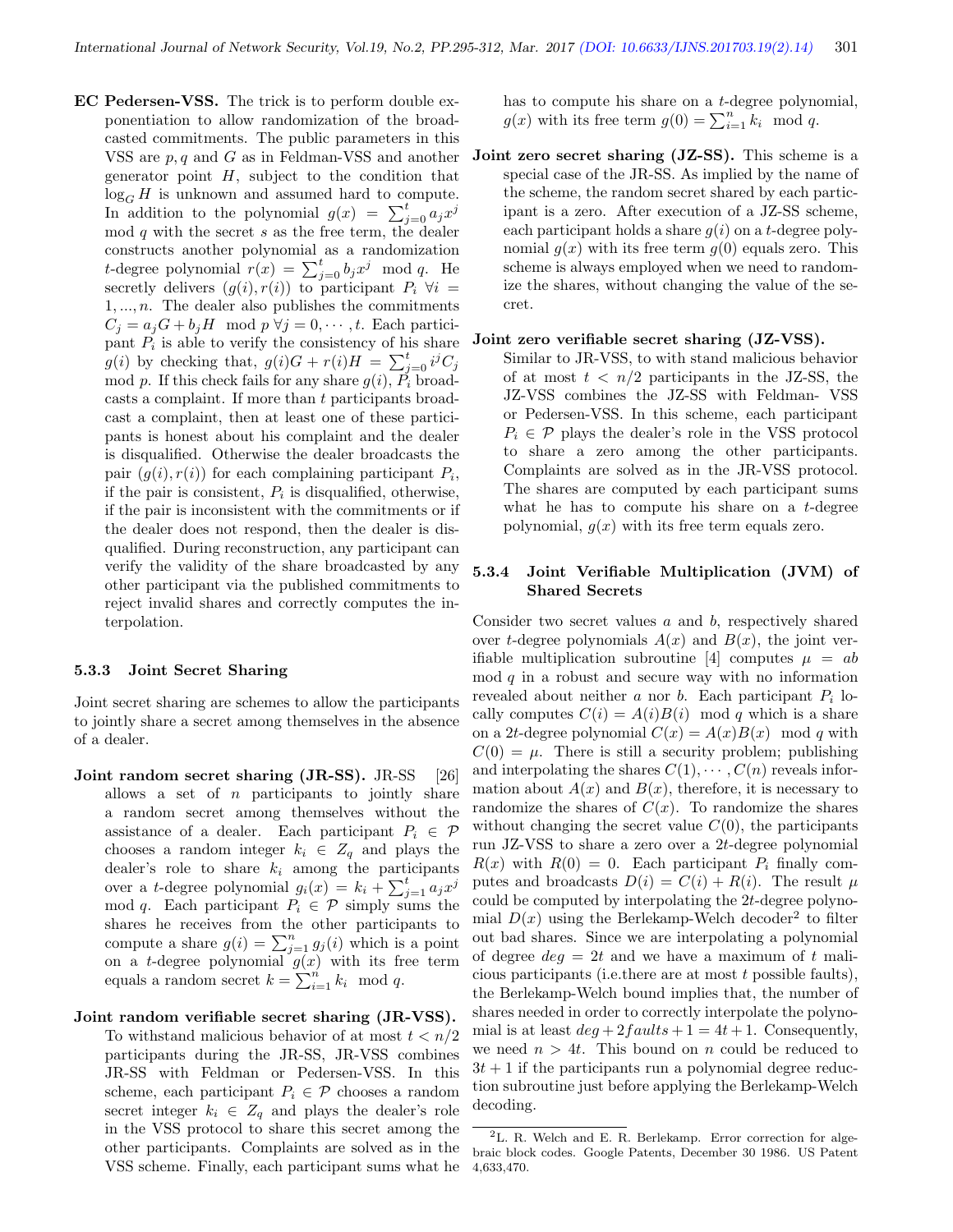#### 5.3.5 Joint Verifiable Reciprocal (JVR) of a  $6$ Shared Secret 6 Our SecureCoin Protocol

In our SecureCoin, we are faced with the following problem. Given some secret value k, shared among the participants, compute shares of the reciprocal of  $k \mod q$ while k is kept secret. Each participant  $P_i$  already holds a share  $g(i)$  representing a point on a t-degree polynomial  $g(x)$  with  $g(0) = k$ . To compute shares of  $k^{-1}$  mod q, we need  $n > 4t$  participants to run the reciprocal protocol [3] (or  $n > 3t$  in case polynomial degree reduction is employed) as follows: (i) The participants run the JR-VSS, which results in each participant holds a share  $v(i)$ of a random secret  $v$  over some polynomial of degree  $t$ . (ii) The participants run the JVM subroutine and reconstruct  $\mu = kv \mod q$ , with no information revealed about k or v. (iii) Each participant  $P_i$  computes his share of the reciprocal as  $\mu^{-1}v(i)$  mod q, which is a share over a tdegree polynomial with its free term equals  $k^{-1}$  mod q.

### 5.4 Mixnets to Multiparty Secret Shuffle

Since the introduction of Chaums mixing network, mixnet [9] and dinning cryptographers problem, DCnet [8] thirty years ago, a number of anonymous authentication protocols have been developed. The mixnet family schemes use a set of mix servers that mix the received messages to make the communication paths ambiguous. The security of mixnet is based on the trust relationship of the mixers, and cannot provide unconditional anonymity.

In [35], inspection of Chaum's scheme [9] showed that the scheme is linkable. In Chaums scheme, the encryption function was assumed to be a one-way trapdoor permutation, such as the textbook version of RSA scheme. As a result, anyone can take an output message, encrypt it again and check with the input messages they obtain. In this way, the mix can be reversed. To prevent this reencryption and possible size matching of the incoming flow and output flow, all messages are resized through random string padding to be of the same size. The output messages from the mix will be indistinguishable to adversaries, and therefore we can prevent traffic analysis of network transmissions. This will also ensure that no item is processed more than once. By discarding the repeated input messages, replay attacks can also be prevented. Otherwise, an attacker can repeat the input message and observe which output message is repeated. In this way, the relation of input messages and output messages can be discovered and the claimed anonymity is lost.

Several mixnets have also been designed based on zeroknowledge proofs and stronger security assumptions to guarantee delivery or to detect and exclude misbehaving participants. These schemes include flash mixes [27], hybrid mixes [28, 33], and provable shuffles [7, 15, 32]. The Dissent scheme [10] for anonymous messaging allows a group of participants to communicate messages in a private and anonymous way through verifiable secret shuffling.

In this section, we describe in details our SecureCoin Protocol. Our protocol runs in three stages, each consists of few phases:

Stage 1. Aggregated temporary deposit.

Phase 1.1. Distributed generation of A. **Phase 1.2.** Joint deposit of the coins.

Stage 2. Shuffling of destination addresses.

Phase 2.1. Destination addresses generation.

Phase 2.2. Oblivious shuffling.

Phase 2.3. Accusations resolution (if exist).

Stage 3. Coins distribution.

## 6.1 Aggregated Temporary Deposit

The goal of this stage is to allow the peers to aggregate and deposit the required coins in a temporary aggregation address (ECDSA public-key), A, as a form of commitment. The aggregated coins must not be spent by any individual peer that could behave maliciously to steal the aggregated coins. Hence, the private key corresponding to this address A must be protected against minority of malicious peers. To achieve this, the corresponding private key is generated on a verifiable threshold bases and the public-key A is jointly computed such that, none of the peers has any information about the private key. Yet, still a transaction from this address A can be performed through threshold computation of the signature.

#### 6.1.1 Distributed Generation of A

The peers jointly generate the aggregation address, A, as follows:

- Step 1. The peers execute JR-VSS with Pedersen-VSS commitments. The execution results in each peer  $P_i$ holds a share  $S(i)$  of a secret  $s \in_R Z_q^*$  over a t-degree polynomial  $S(x)$  with  $S(0) = s$ .
- Step 2. The peers that are not disqualified in the JR-VSS in the previous step publish Feldman-VSS commitments to their shared polynomial. I.e., if  $S_i(x) =$  $s_i + \sum_{j=1}^t a_j x^j$  is the polynomial of peer  $P_i$ ,  $P_i$  publishes  $s_iG$  and  $a_jG \mod p \forall j = 1, \cdots, t$ .
- **Step 3.** For any peer  $P_i$  who receives at least one valid complaint, the other peers join together to reconstruct his polynomial  $S_i(x)$  and the values  $s_iG$  and  $a_jG \mod p \; \forall j=1,\cdots,t$  in the clear.
- Step 4. Finally, the remaining good peers join to safely compute  $A = sG = \sum_{i=1}^{n} s_i G \mod p$ .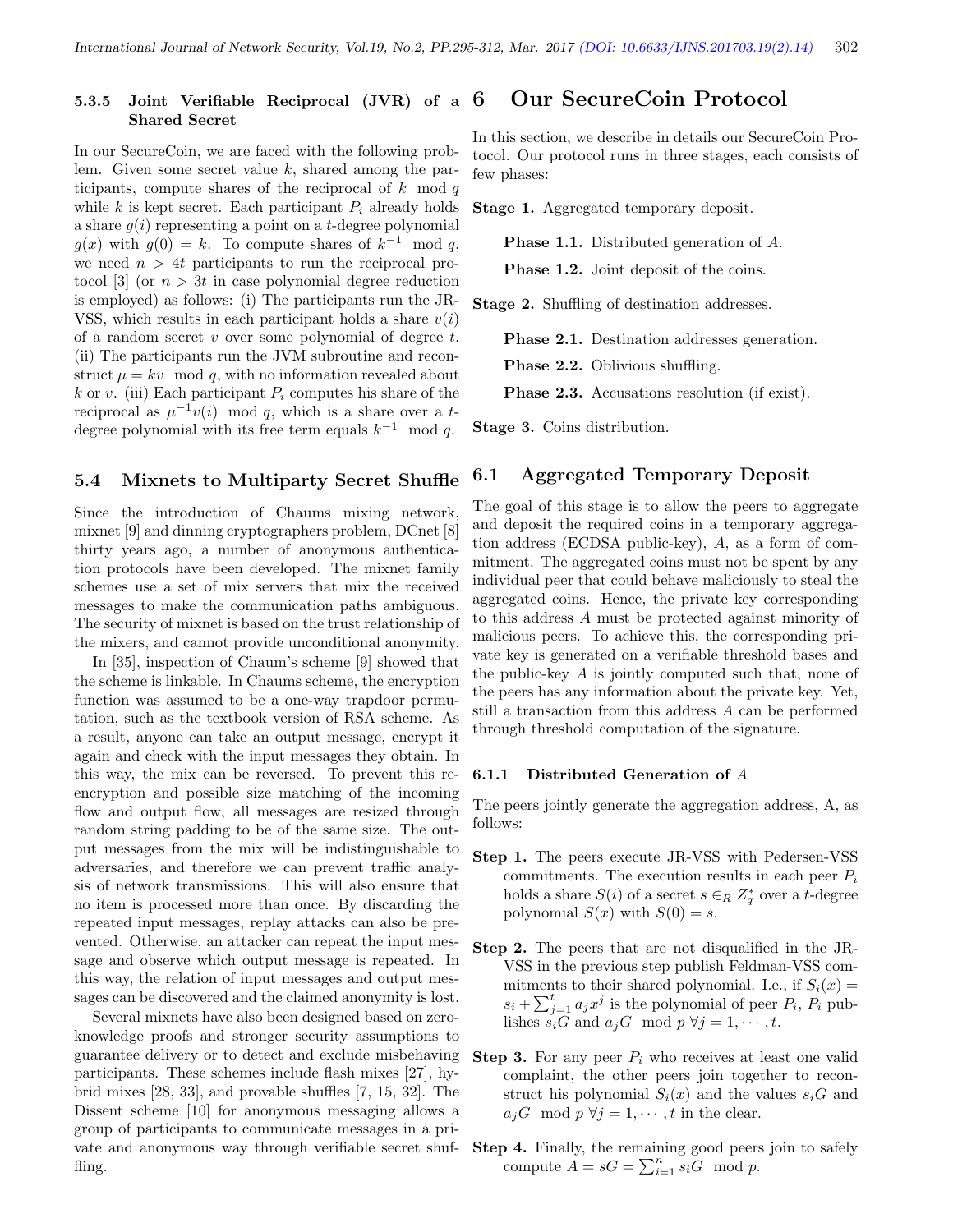At this point, each peer  $P_i$  holds a share  $S(i)$  of an ECDSA private-key s over a polynomial of degree t and have jointly computed the temporary aggregation address  $A = sG \mod p$ . The disqualified peers in the above subroutine are kicked out and prevented from further participating in the rest of the protocol. In Bitcoin, the peer's address is actually a hashed version of the public key. However, for simplicity and wlog, along the work in this paper, we assume that the peer's address is the ECDSA public key.



Figure 1: Deposit of the coins in the aggregation address

#### 6.1.2 Joint Deposit of the Coins

The deposit of the coins in the aggregation address A is done in the standard way of Bitcoin transaction. Given that each peer  $P_i$  is holding the private key  $Ik_i$  corresponding to his input address  $I_i$ , the peers jointly generate one single transaction, as shown in Figure 1, containing the peers input addresses,  $I_1, \dots, I_n$ , as inputs and the aggregation address A as output,  $\{I_1, \dots, I_n\} \stackrel{nx}{\longrightarrow} A$ . Notice that a transaction with several input addresses is only valid if it has been signed with all keys belonging to those input addresses [29, 37]. Thus each peer can verify whether the generated joint transaction sends the correct amount of money to the aggregation address, if this is not true, the peer just refuses to sign the transaction. If more than t peers refuse, the protocol aborts without transferring any coins. The peers do not proceed in the execution of the protocol until all the transactions are completed successfully and confirmed on the Bitcoin ledger. For n peers, there must be an amount of nx coins in the address A. The peers that do not contribute their signature are considered opted out of the protocol.

# 6.2 Shuffling of Destination Addresses

In this stage it is required that every peer  $P_i$  generates a fresh ephemeral personal encryption/decryption public key pair  $(pk_i, sk_i)$  of an IND-CCA secure public key cryptosystem and broadcasts the resulting public encryption  $key$   $pk_i$ .

#### 6.2.1 Destination Addresses Generation

Each peer  $P_i$  locally generates for himself a destination address  $D_i$  as in the standard Bitcoin address generation, as if  $P_i$  is going to make a transaction  $I_i \to D_i$ . This address  $D_i$  is kept secret for  $P_i$  at the moment. Each Participant  $P_i$  commits himself to his address  $D_i$  by broadcasting  $e_i = \varepsilon_{pk_i}(D_i)$  as the public key encryption of his address  $D_i$ .

#### 6.2.2 Oblivious Shuffling

The peers shuffle the freshly generated destination addresses,  $D_1, \dots, D_n$ , in an oblivious manner [37], similar to the well known mix network of Chaum [30]. This is illustrated in Figure 2. First, the peers are lexicographically ordered according to their input addresses. Each peer  $P_i$  uses the encryption keys of each peer  $P_{i>i}$  to create a layered encryption of his output address. Then, the peers perform a sequential shuffling, starting with peer P<sub>1</sub>: Each peer P<sub>i</sub> expects to receive  $i-1$  ciphertexts from  $P_{i-1}$ . Upon reception, each peer strips one layer of encryption from the ciphertexts, adds her own ciphertext and randomly shuffles the resulting set, according to his picked permutation  $\pi$ .  $P_i$  sends the shuffled set of ciphertexts to the next peer  $P_{i+1}$ . If everybody acts according to the protocol, the decryption performed by the last peer results in a shuffled list of output addresses. The last peer broadcasts this list.

Each peer checks that his address exists in the broadcasted list and broadcasts a confirmation of existence. If a peer  $P_i$  does not find his address in the list he broadcasts a complaint (accusation). The peers enter an accusation resolution subroutine to solve this accusation. Notice that, a peer  $P_i$  that does not find his address in the list and keeps silent (i.e., does not broadcast neither a confirmation nor an accusation) is considered halted and is kicked out of the protocol.

#### 6.2.3 Accusations Resolution (If Exist)

The peer  $P_i$  who broadcasted a complaint/accusation must be checked for his honesty.  $P_i$  is instructed to broadcast his ephemeral private key  $sk_i$ . Recall that each  $P_i$ has already broadcasted the commitment  $e_i = \varepsilon_{pk_i}(D_i)$ . The rest of the peers proceed to check the honesty of  $P_i$ . Each peer  $P_i$  performs as follows:

- Using  $sk_i$ , decrypts for  $D_i$ .
- Checks whether  $D_i$  is in the list of the shuffled destination addresses.
- If  $D_i$  is in the list,  $P_j$  broadcasts a complaint against  $P_i$ .

Finally, in case more than t peers broadcast a complaint against  $P_i$ , then  $P_i$  is deemed corrupt and kicked out of the protocol. The peers exit the accusation resolution subroutine. Otherwise, the peers declare  $P_i$  as honest about his complaint.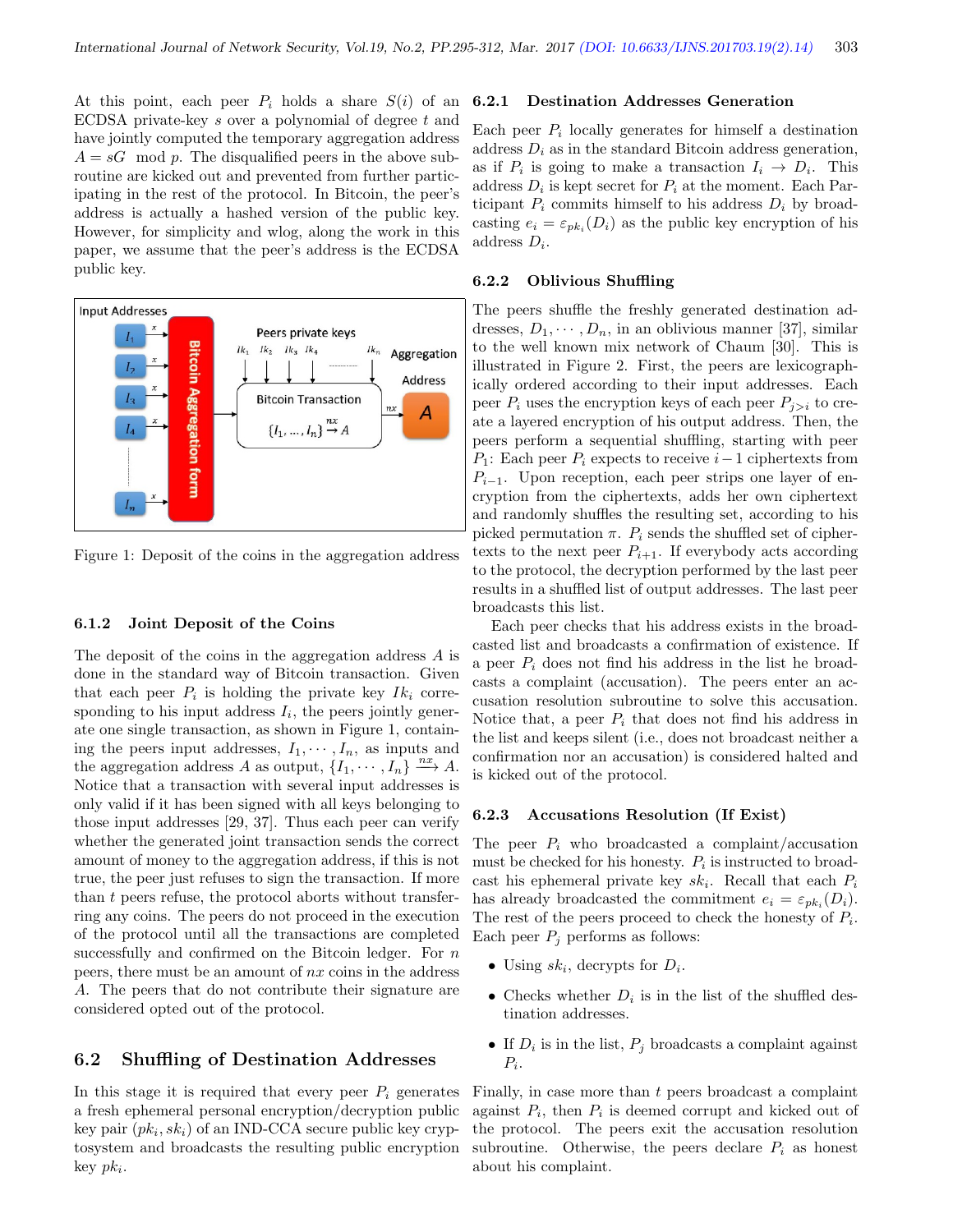

Figure 2: Oblivious shuffling of destination addresses

If the peer  $P_i$  passes the above checks, then  $P_i$  is declared honest about his complaint, but not necessarily honest about his behavior in the protocol. Still the accusation has not been solved. To proceed in solving the accusation, each peer  $P_i$  opens (broadcasts) everything; the destination address  $D_i$ , the ephemeral decryption key  $sk_i$  and the shuffled patterns. Each peer  $P_i$  performs as follows:

- Using  $sk_j$ , decrypts for  $D_j$  for all  $j = 1, \dots, n$ .
- Checks whether  $D_j$  is in the list of shuffled destination addresses for all  $j = 1, \dots, n$ .
- If the above check fails for any  $j$ ,  $P_i$  broadcasts a complaint against  $P_i$ .

If any peer  $P_i$  receives complaints from more than t peers,  $P_i$  is deemed corrupt and is kicked out of the protocol.

Finally, all peers check the correctness of the performed shuffling and raise complaints against the misbehaved peer. The peers kick out any peer that receives more than t complaints. After all bad peers are kicked out of the protocol, the rest of the good peers repeat the address generation phase, then the shuffling phase, using new fresh pseudonyms and ephemeral keys.

# 6.3 Coins Distribution

The Coins distribution stage is shown in Figure 3. Let  $n^*$ be the number of kicked peers after the deposit of their x coins in the aggregation address. For the  $n$  remaining good peers, in this phase, the Bitcoin distribution form (one input to multiple recipients) is used to transfer an amount nx coins from the aggregation address A as a one input address to the output addresses,  $D_{\pi(1)}, \cdots, D_{\pi(n)}$ , and  $n^*x$  coins back to the input addresses,  $I_{i_1}, \cdots, I_{i_n}$ of the peers that were kicked out after their deposit, such that, each address receives an exact amount of  $x$  coins. In this case the peers must join to sign the transaction,  $T =$  $A \xrightarrow{(n+n^*)x} \{D_{\pi(1)}, \cdots, D_{\pi(n)}, I_{i_1}, \cdots, I_{i_{n^*}}\}.$  Let  $m =$  $H(T)$  and recall that each peer  $P_i$  holds a share  $S(i)$  of the ECDSA private key s and that the corresponding public key is  $A = sG$ , the peers join to sign m and submit as follows.



Figure 3: Coins distribution stage

- Step 1. The peers execute a Pedersens JR-VSS. At the end, every peer  $P_i$  holds a share  $K(i)$  of a secret  $k \in_R Z_q^*$  over a polynomial  $K(x)$  of degree t, with  $K(0) = k$ . Each peer broadcasts  $G_i = K(i)G$ mod p.
- Step 2. Each peer broadcasts Feldman-VSS commitments (i.e. to the base  $G$ ) of all his picked random polynomials during JR-VSS in the previous step. These commitments allow the peers to validate the quantities  $G_i$ .
- **Step 3.** Each peer is able to locally compute  $(x, y) = kG$ by Lagrange interpolation and  $r = x \mod q$ .
- Step 4. The peers that are not disqualified in the previous JR-VSS run the JVR subroutine, at the end, each peer  $P_i$  holds a share  $K'(i)$  of the reciprocal  $k^{-1}$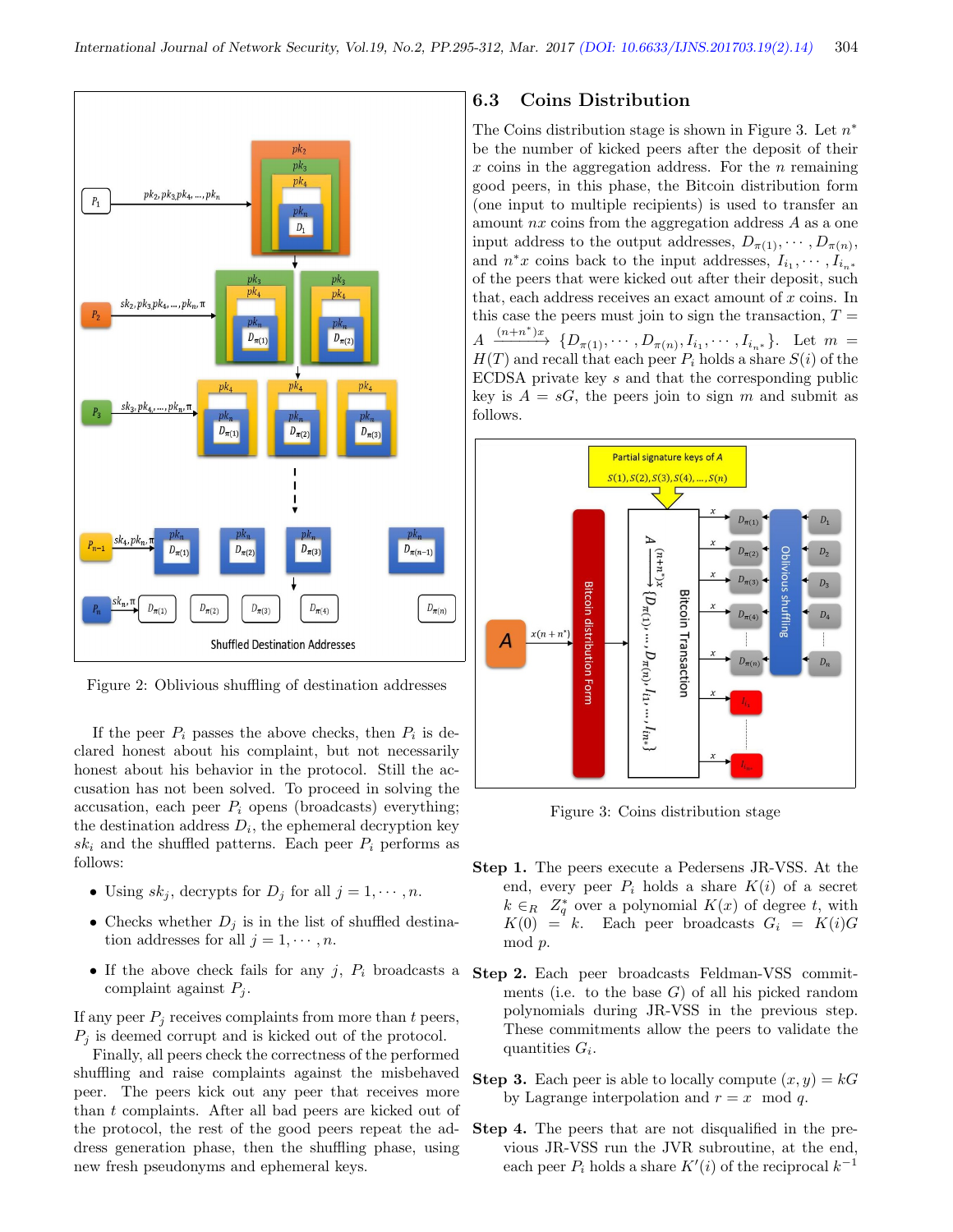$mod q$  over a *t*-degree polynomial (with polynomial degree reduction)  $K'(x)$  with  $K'(0) = k^{-1}$ .

- Step 5. The peers run an instant of the JZ-VSS to share a zero secret. At the end each peer holds a share  $Z(i)$ over a t-degree polynomial  $Z(x)$  with  $Z(0) = 0$ .
- **Step 6.** Each peer  $P_i$  now holds a share  $S(i)$  of s, a share  $K'(i)$  of  $k^{-1}$  and a share  $Z(i)$  of 0. All peers know the quantities  $r$  and  $m$ . Each peer  $P_i$  locally computes and broadcasts,  $\omega_i = K'(i)[m+rS(i)] + Z(i) \mod q$ .
- Step 7. Using Berlekamp-Welch decoder, any peer is able to compute  $\omega = k^{-1}(m + rs) \mod q$ .
- Step 8. All peers now know the Bitcoin ECDSA signature  $(r, \omega)$  which is submitted to the Bitcoin system for verification and confirmation in the Bitcoin ledger.

Remark 1. The above subprotocol requires a number of peers  $n > 4t$ . This bound on n could be reduced to  $n >$ 3t, if the peers run a polynomial degree reduction after each run of a JVM subroutine. Simply, assume a secret  $z$  shared on a  $t'$ -degree polynomial. Each peer shares his share of z over a t-degree polynomial. Finally, each peer sums the shares he receives from the other peers, to obtain a share on a t-degree polynomial for the same secret z.

# 7 Security Analysis

In this section we give a rigor analysis of the security of SecureCoin.

# 7.1 Secrecy, Robustness & Revocation

In the core of the SecureCoin protocol, the joint generation of the private key of the aggregation address A (which is a uniformly distributed random value s) is shared on a threshold basis and the value  $A = sG$  is publicly known. The protocol is  $t$ -secure, i.e., in the presence of at most  $t$ malicious peers:

#### Correctness.

- Any subset of  $t + 1$  valid shares will always reconstruct to the same private key s.
- Any peer is able to locally compute the common public key A.
- The secret s is uniformly distributed in  $Z_q$  and hence, A is uniformly distributed in the subgroup generated by G.
- Secrecy. A coalition of at most  $t$  peers learns no information about s except for what could be implied from the value A itself.
- Robustness. From the security of robust threshold cryptography, at most t maliciously active peers will not

disrupt the correctness of the protocol and will always be detected and disqualified. Executing the JR-VSS using Feldman-VSS alone has some security vulnerabilities. Malicious peers can deviate the uniform distribution of the result of Feldman's JR-VSS to a non-uniform distribution according to the attack described in [20]. More precisely, in case only Feldman-VSS is used, the attack works as follows: Assume that two traitors peers (say  $P_1$  and  $P_2$ ) want to bias the distribution towards values of A whose last bit is zero.  $P_1$  gives members,  $P_3, \cdots, P_{t+2}$ , shares which are inconsistent with his broadcasted values, the rest of the members receive consistent shares. Thus, there will be t complaints against  $P_1$ , yet t complaints are not enough for disqualification. The traitors compute  $\alpha = \sum_{i=1}^{n} s_i \overrightarrow{G}$  and  $\beta = \sum_{i=2}^{n} s_i \overrightarrow{G}$ . In case  $\alpha$ ends with " $0$ " then  $P_1$  will do nothing and continue the protocol as written. If  $\alpha$  ends with "1" then force the disqualification of  $P_1$ , this is achieved by asking  $P_2$  to also broadcast a complaint against  $P_1$ , which brings the number of complaints to  $t+1$ . This action sets the public value A to  $\beta$ , which ends with "0" with probability  $1/2$ . An illustrative example is as follows: Let "00", "01", "10", "11" be the possible two MSBs of A. Now, if A ends with zero  $("00"$  or  $"01"$ ) then let  $\alpha$  be, but if A ends with one ("10" or "11") then  $P_2$ complains (let  $\beta$  be) and hence the probability that A ends with one (i.e. "11") is  $1/2$  (notice that "11" is the only case that makes the attack fails), hence, the attack fails with probability 1/4 and so we have. Thus effectively, the traitors have forced strings ending in "0" to appear with probability  $3/4$  rather than 1/2. One must notice that synchronous broadcast does not prevent such attack to take place. Hence, the third requirement for correctness and the secrecy requirement dramatically fail. Unlike Feldman-VSS, in Pedersen-VSS, the malicious peers view is independent of the value of the secret s, and therefore the secrecy of s is unconditional, which eliminates the possibility of this attack.

Revocation. Our protocol ensures that any malicious peer will be detected as soon as possible and will be revoked from the protocol. In Stage 1, the distributed generation of the aggregation address A employs JR-VSS for sharing the ECDSA private key, which allows every peer to verify the correctness of any quantity he receives from other peers. Any published malicious quantity will be detected by all good peers, if a good peer raises an accusation against a malicious peer, then all good peers will raise this accusation and since there are more good peers than bad peers, the malicious peer (through majority voting) will be revoked. In Phase 1.2, the signing of the transaction with several input addresses is valid if it has been signed with all keys belonging to those input addresses. The signing of each peer is visible to every other peer, therefore, the peer with an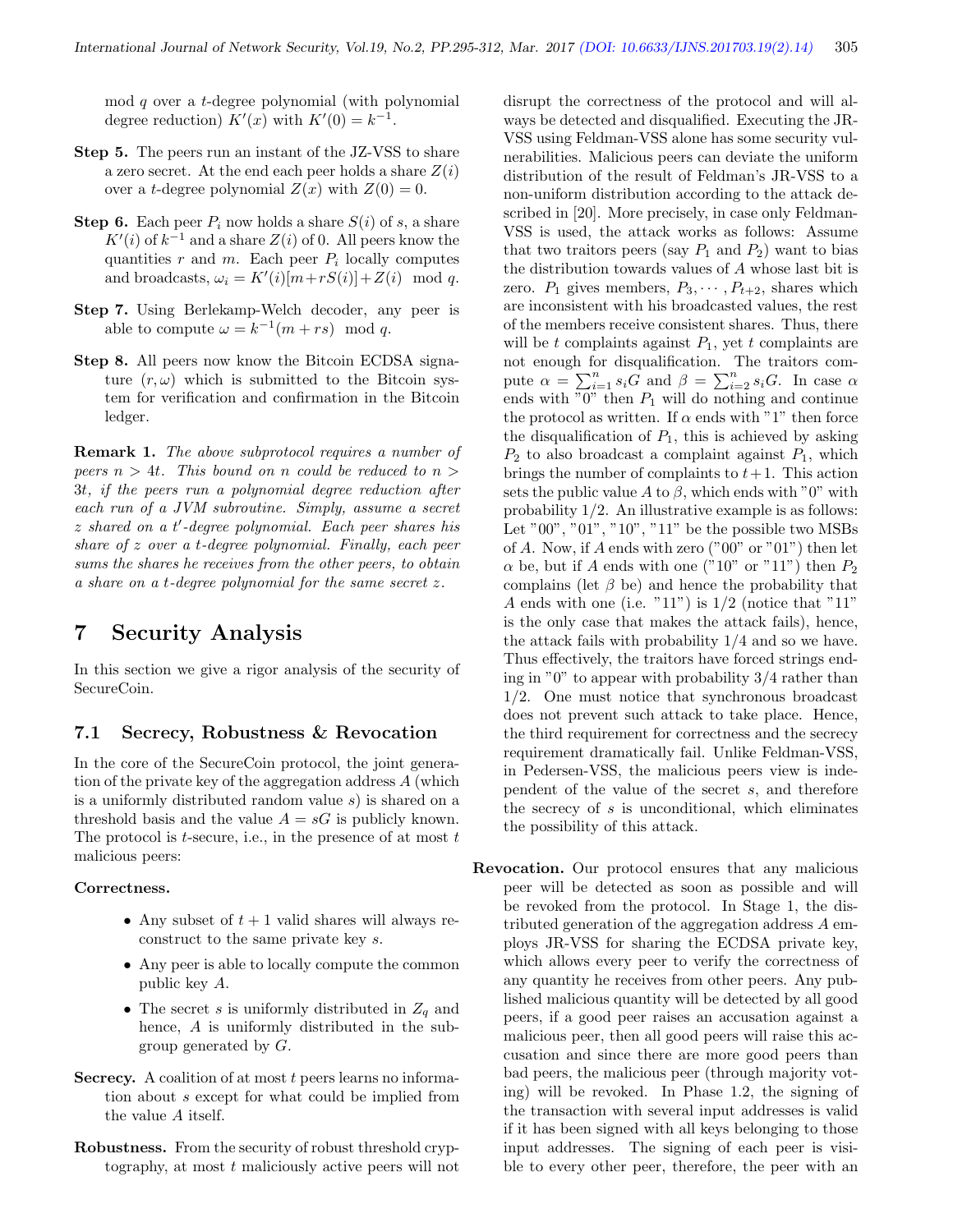incorrect signature will always be detectable by all other peers and revoked by good peers. In Stage 2, the accusation resolution (Phase 2.3), ensures that any malicious peer during the oblivious shuffling will be detected by other good peers and revoked. The Coins distribution (Stage 3), employs verifiable secret sharing where, again, ensures the detection and revocation of any malicious peer. Step 7 in the Coins distribution employs the Berlekamp-Welch decoder, which is capable of filtering out any faulty shares and ensures the correct computation of the final signature.

## 7.2 Anonymity and Unlinkability

Unlinkability and randomness depend on the shuffling of destination addresses stage. If there is a raised accusation in the shuffling phase of this stage, the protocol enters the accusations resolution phase where all accusations are solved, malicious peers are kicked out and destination addresses of malicious peers are burnt. Given the threshold  $t$ which is the maximum number of possible malicious peers, if at least  $t+1$  peers raise an accusation against a certain peer, then at least one peer is honest about his accusation. The employed ephemeral public key encryption is IND-CCA secure, which means that an adversary cannot link destination addresses from the broadcasted ciphertexts  $e_1, \dots, e_n$ , as they are randomized by the nature of a CCA secure cryptosystem. Based on observations of the blockchain an attacker can try to guess the mapping between a participant's input and output address. The set of addresses among which the attacker has to guess is the anonymity set and its size is the achieved anonymity level. A larger anonymity set leads to a smaller probability of a correct guess and hence more anonymity. In the following, we analyze peer's anonymity against blockchain observers (outsiders) and against participating peers.

#### 7.2.1 Indistinguishability of Blockchains

We emphasize that, Blockchain observers are outsiders, i.e., they have absolutely no contact with any of the peers participated in the protocol. The SecureCoin protocol uses two types of transaction forms: Aggregation transaction and Distribution transaction. Both of these transaction forms are widely used individually by thousands of Bitcoin peers. Aggregation transactions are used by a peer –for example– to clean his wallet, i.e., when the peer has many pseudonyms in his wallet he uses the aggregation form to transfer his coins simultaneously from different pseudonyms to a single new fresh pseudonym and wipes out the old pseudonyms. Also, they are used when a peer is buying goods which cost a large amount of coins, so he spends the amount of coins from several input addresses of his own to the seller's address. On the other hand, distribution forms are used by an individual peer when he wants to distribute funds (e.g. salary) to multiple employees addresses. SecureCoin uses these two

types of transactions in the same standard way of Bitcoin transactions, which make the transactions intended for anonymity by a group of peers in SecureCoin indistinguishable from transactions made by thousands of individual peers over the globe for different purposes.

One problem remains, that may threaten the above indistinguishability. The amount  $x$  transferred to/from the aggregation address is fixed. Blockchain observers may observe that (i) some fixed amount  $x$  is transferred to an address  $A'$  from multiple addresses and (ii) the same amount  $x$  leaves this address  $A'$  to multiple addresses. Hence, this address  $A'$  is more likely to be an aggregation address used for anonymity purpose. Although the observer cannot map an input address to the corresponding destination address, just knowing that these addresses are more likely to be involved in an anonymous transaction (i.e. belong to the same set of peers) is a security vulnerability that must be solved. To fix this problem, notice that it is unlikely that all peers have exactly the same amount x as an unspent transaction. A peer  $P_i$  may have some arbitrary  $x_i$  as an unspent transaction. In case  $x_i < x$ , then  $P_i$  does not qualify to participate from the very beginning. Now, each peer  $P_i$  prepares the transaction  $I_i \xrightarrow{x_i} A$  and a return transaction  $A \xrightarrow{x_i-x} D_i^*$ , where  $D_i^*$  is a new fresh pseudonym (destination address) for  $P_i$ . The transactions  $I_i \stackrel{x_i}{\longrightarrow} A$  are signed in the aggregation phase as described while the return transactions  $A \xrightarrow{x_i-x} D_i^*$  are signed as part of the transaction in the coins distribution stage to return the change back to their new addresses. In this way, the aggregation and distribution transactions are made with different amount of funds and so the problem is solved.

#### 7.2.2 Indistinguishability of Participating Peers

The participating peers inevitably learn which input and output addresses are involved in the shuffling operation, as they have to sign the corresponding transactions and release them to the Bitcoin network. However, since participating peers do not learn which output belongs to which input address, the anonymity level against participating peers is equal to the remaining number of participants  $n$  after all accusations have been solved, which is as good as in the CoinShuffle protocol. Notice that, by nature, the shuffling is insecure if the number of participating peers are less than three. Since, for two peers, one peer will recognize his destination address and immediately maps the other address to the other peer.

## 7.3 Protection Against Sabotage Attacks

Peers that may withdraw trying – not only to disrupt the progress of the protocol – but to make other participating peers loose their funds with impossibility to return these funds back to their input addresses. It is Ok that the protocol is disrupted and terminated with the coins of each participating peer still in their wallets. In this case, the success of the protocol based on the existence of at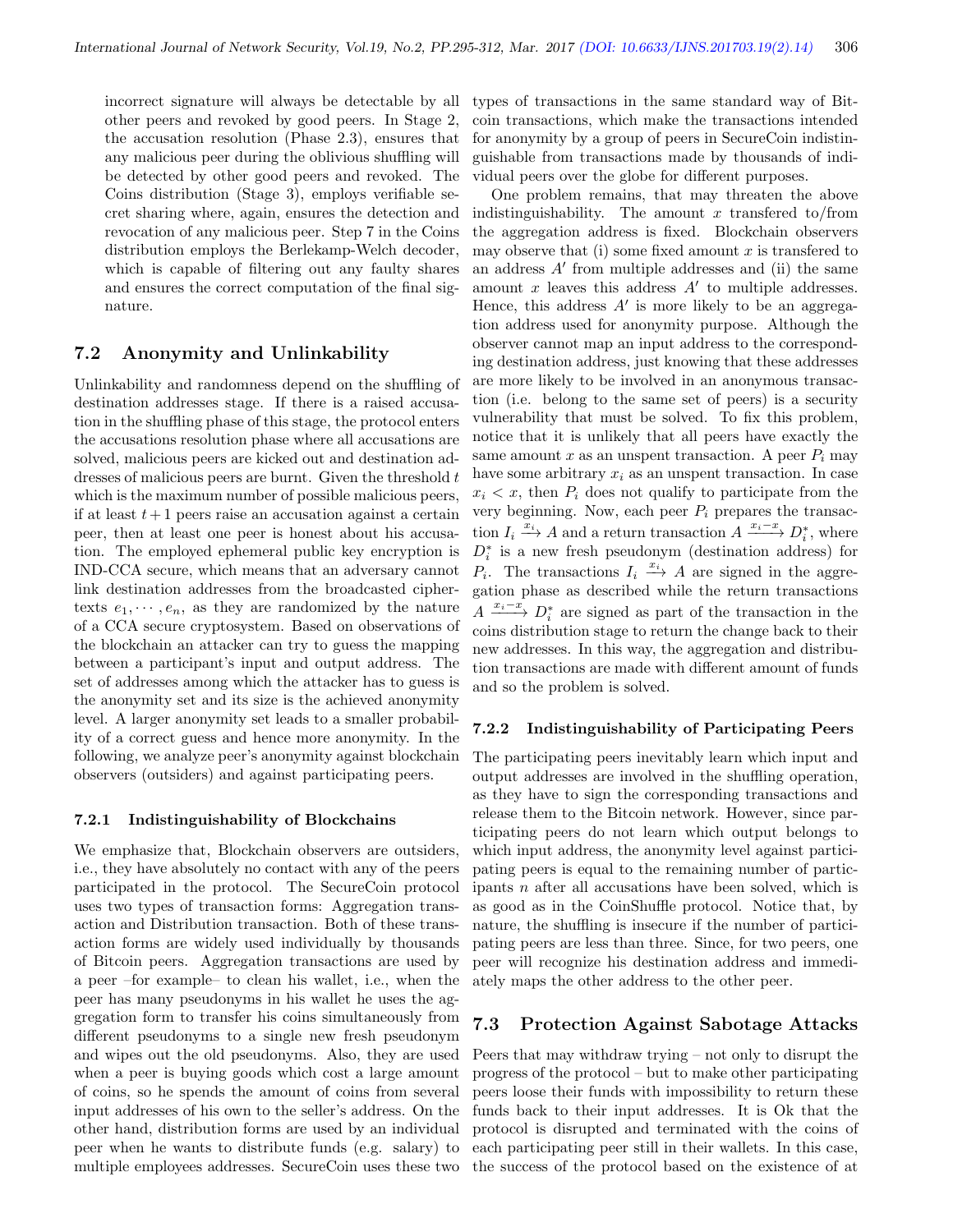most  $t$  malicious peers is accepted. However, it is not accepted at all that the peers may loose their funds given this threshold, while the saboteur peers may run away without loosing the same amount of funds too.

We show that our protocol ensures that such an attempted attack will not succeed without the same loss from the attackers as the good peers. In fact, the sabotage attack becomes serious after the coins has been transfered from the peers accounts to another address. In Secure-Coin, once the aggregation address A is established and the malicious peers are disqualified, the remaining peers jointly deposit their coins in A simultaneously. Since individual deposit of each peer allows possible saboteur peers (exceeding the threshold) to withdraw after few transactions have been made, leaving other peers unable to even jointly return their deposits back to their input addresses. Simultaneous deposit ensures that either, the protocol will be terminated without a loss or, the saboteurs will loose their coins too. Therefore, they are unlikely to misbehave after the deposit phase. This is actually a great improvement over the CoinParty protocol, where the mixing peers controlling the temporary address do not have any financial share in the addresses and hence, they may run away leaving the input peers stuck with their coins in the temporary addresses with no way to undo the transactions.

Finally, as has been shown, our protocol does not prevent a sabotage attack to take place, actually it is impossible to prevent it. However, the protocol ensures that if such attack is attempted, then either, no body will loose, or every body will loose.

## 7.4 Unforgeability

Our protocol employs the ECDSA in the same way used by the Bitcoin ecosystem. To a verifier, the generated signature by our protocol is completely indistinguishable from a signature generated by a Bitcoin wallet. Therefore, given that the Bitcoin signature is unforgeable, and that our threshold key generation is t-secure, our protocol is also unforgeable by an adversary that is able to corrupt at most t peers.

## 7.5 Deniability

Deniability against outsiders is achieved by the indistinguishability of the SecureCoin transactions and normal transactions. We argue that if there are at any point many more non-SecureCoin aggregated and distributed transactions than SecureCoin transactions in the Bitcoin network, a peer can plausibly deny having participated in SecureCoin. Our inspection of the public ledger shows that there are indeed many non-SecureCoin transactions of the same form as those issued by SecureCoin. Aslo, deniability holds against SecureCoin peers that were kicked out of the protocol prior to the establishment of the aggregation address A. Since, in this case, those kicked out peers do not know neither, the aggregation address nor the input addresses of other peers. However, SecureCoin does not provide deniability against participating peers as long as they knew the aggregation address A. Deniability in this case is an outstanding problem in SMC in general and not due to our protocol. Next we show that the claimed deniabilty against input peers of CoinParty is questionable. CoinParty authors stated that, Deniability against mixing peers is not achieved because they learn which in-and-output addresses participated in the mixing during the shuffling phase. Mixing peers also know the identities of the input peers. We argue that mixing peers are outsiders with malicious minority, and hence, the claimed deniability of CoinParty fails.

# 8 Evaluation and Comparisons

In this section, we evaluate the efficiency of SecureCoin and compare its performance to recent protocols.

# 8.1 Full Compatibility

The deviation of SecureCoin is transparent to standard Bitcoin clients since, Bitcoin ecosystem is not concerned how the ECDSA keys are generated as long as they are a valid Bitcoin ECDSA key pair. Also, Bitcoin ecosystem is not concerned how the signature is performed as long as the signature is a valid Bitcoin signature and the transaction is in the correct form. In other words, the Bitcoin ecosystem is the verifier while the peer's wallet is the generator of the transaction. Bitcoin has nothing to do with the peer's wallet and how it generates and signs transactions as long as they are in the correct form. In our threshold ECDSA, a verifier receiving a signature cannot distinguish whether this signature is generated by a single signer or by a group of signers on a threshold basis. Hence, SecureCoin is fully compatible with the Bitcoin ecosystem.

#### 8.2 Cost Efficiency

It is known that the processing of a Bitcoin transaction of roughly less than 1KB will not be charged. The amount charged per 1KB defaults to 0.0001 XBT. Let  $n_i$  and  $n_o$ be the number of input addresses and output addresses of a transaction respectively. The size  $S$  of a transaction, assuming compressed public keys, could be roughly estimated based on the simple formula,  $S = 148n_i+34n_o+10$ Bytes<sup>3</sup>. SecureCoin requires two transactions: An aggregation transaction with  $n_i = n$  and  $n_o = 1$  and a distribution transaction with  $n_i = 1$  and  $n_o = n$ . For  $n = 6$ participants, based on this formula, the first transaction is of size  $S = 932$  Bytes while the second is of size  $S = 362$ Bytes. Hence, no processing fees are due.

<sup>3</sup>http://bitcoinfees.com/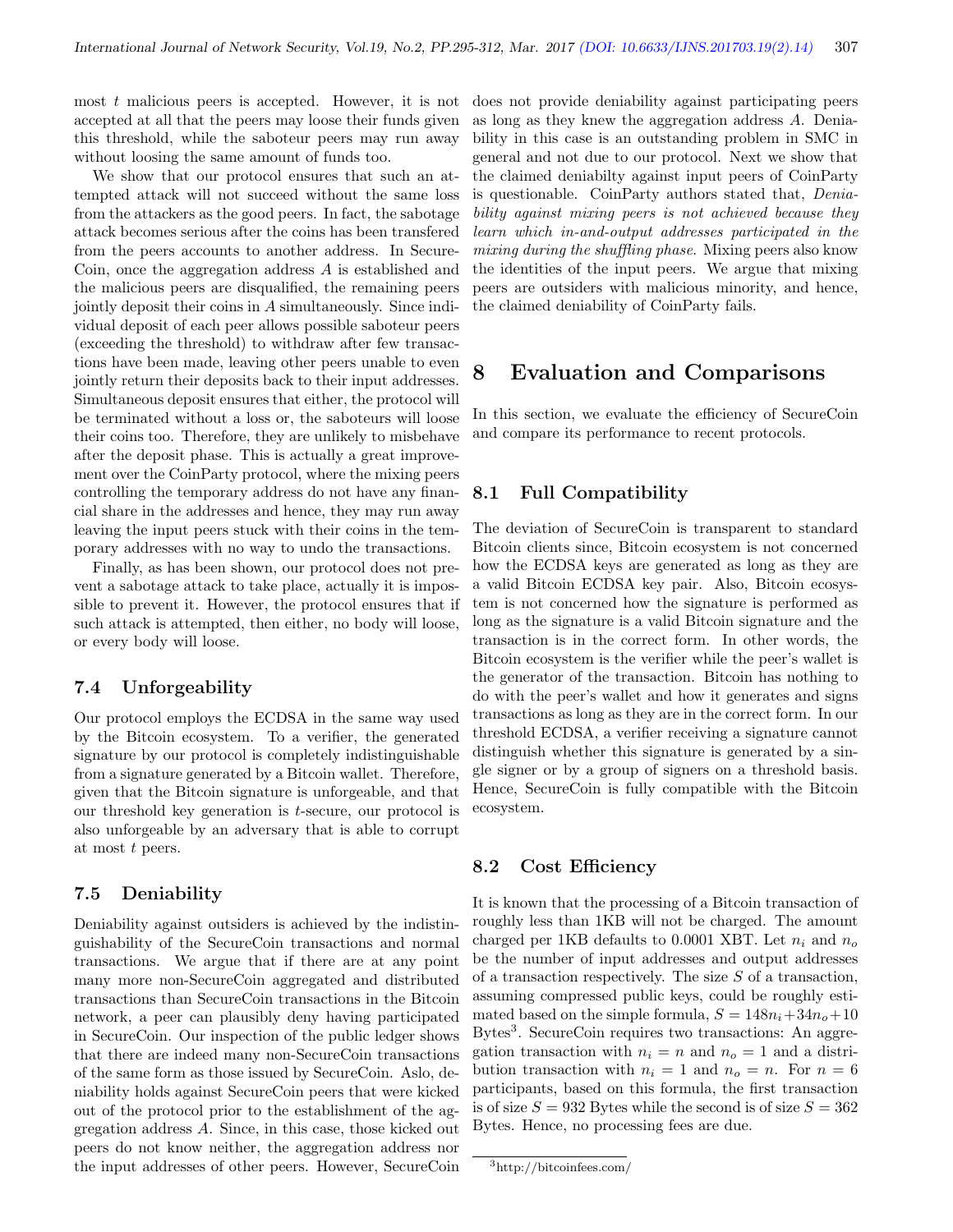

Figure 4: Number of scalar multiplications of SecureCoin for the threshold-ECDSA at different values of the threshold and the number of peers: blue  $(n > 4t)$ , red  $(n > 3t)$ .

## 8.3 Computation Complexity

Consider the joint generation of the address A. This requires one invocation of a JR-VSS which by its turn requires  $2(t + 1) + 2(n - 1)$  EC point multiplications.

Now Consider the threshold ECDSA signature in the Coins distribution stage. In step 1, the JR-VSS with Pedersen-VSS requires  $2(t + 1) + 2(n - 1)$  EC point multiplications. Step 2, requires no extra computations by each peer. Step 3, requires each peer to perform Lagrange interpolation on the broadcasted values in step 2, and hence, requires  $t + 1$  EC point multiplications. Step 4, requires the JR-VSS inside the JVR subroutine over 2t-degree polynomial, which requires  $2(2t+1) + 2(n-1)$ . In Step 5, the JZ-VSS is similar to the JR-VSS in step 1. Step 6, 7 and 8, requires no EC point multiplications. These total  $8t + 6n + 1$  EC point multiplications that must be performed by each peer. The above computations assume  $n > 4t$ . In case  $n > 3t$  the computation complexity increases due to the employment of polynomial degree reduction in step 4. In this case, it requires a total of  $t^2 + 10t + 8n$  EC point multiplications. These are illustrated graphically in Figure 4 for different values of the threshold and number of participating peers.

We notify the recent work of [18] that may provide a slightly improved efficiency for the implementation of threshold ECDSA. However, the protocol in [18], although it is unforgeable, it sacrifices robustness for the sake of efficiency and is not suitable for the goals of SecureCoin.

#### 8.4 Comparisons

In this subsection, we compare the complexity and security of our protocol with previous protocols.

#### 8.4.1 With CoinParty

Based on the transaction size, CoinParty is more efficient since all transactions are one-to-one. However, the employed mixing peers will not provide their services for free. In addition, they are many (at least 4). We cannot give any estimate of the cost because this has not been standardized yet. However, the cost will be relatively high to avoid sabotage.

CoinParty has the major problem of its vulnerability to sabotage attacks. Saboteur peers involved in the mixing and holding the private keys of the temporary addresses may abort the protocol after the input peers make their deposit, leaving them stuck with the impossibility to refund. The saboteurs did not loose any thing, since they have no share in the funds. They also may conspire to steal the coins. Our protocol ensures that if such sabotage attack is attempted, then either, the protocol terminates with all peers, including the saboteurs loosing their funds, or the protocol terminates with no loss at all. This is ensured by phase 1.2 of stage 1, joint deposit ensures that all peers will contribute in the deposit of the same amount  $x$ . A transaction with several input addresses is only valid if it has been signed with all keys belonging to those input addresses. Therefore, this phase ensures the simultaneous contribution of funds.

CoinParty runs multiple instants of the threshold key generation and the threshold digital signature  $(n \text{ in-}$ stants). These protocols are complex by nature as we have shown, so running multiple instants is significantly complex specially if these protocols are supposed to run on smart devices. Figure 5, shows a comparison between our SecureCoin protocol and CoinParty for different values of the threshold and number of peers. It illustrates the dramatic increase in the number of EC point multiplications required in CoinParty over that required by SecureCoin. SecureCoin invokes the threshold protocols only once. This provides a significant complexity improvement over CoinParty.

#### 8.4.2 With CoinShuffle

The cost-efficiency of our protocol proves efficiency over CoinShuffle. This is illustrated in Figure 6. It shows that, for  $n = 6$ , our protocol requires one aggregation transaction of size 932 Bytes and one distribution transaction of size 362 Bytes. On the other hand the CoinShuffle requires one multi-input multi-output transaction of size 1102 Bytes which is charged. Increasing  $n$ , Figure 6 shows that as long as  $n < 14$  our protocol charges the participants with only 1KB, while this is limited to  $n < 11$  in the CoinShuffle protocol. The CoinShuffle protocol has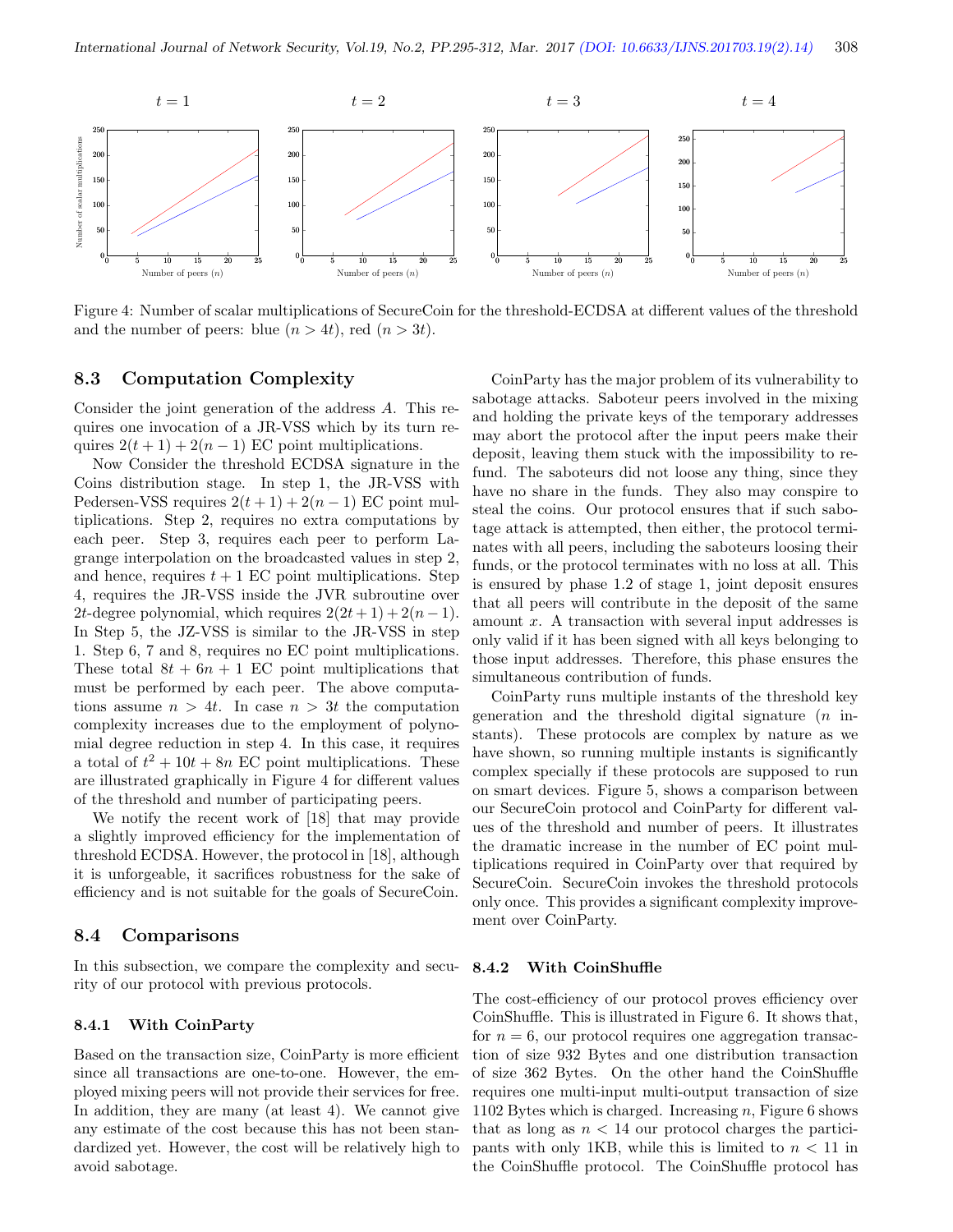

Figure 5: The number of scalar multiplications required by SecureCoin and CoinParty (m=number of mixing peers, n=number of input peers)

a security vulnerability that the last peer in the Shuffle protocol knows the set of shuffled destination addresses in the clear and the set of input addresses. This allows him to rearrange the shuffled version in a way to map certain input addresses to certain output addresses and benefit from this behavior specially if he collaborates with others in the protocol. SecureCoin eliminates this vulnerability since the set of input addresses and the set of destination addresses are isolated by the aggregation address A.

The bulk (exactly *n*-input to exactly *n*-output) transaction performed by CoinShuffle for a significant number of addresses is not a commonly used form by Bitcoin and makes it distinguishable by the ledger's observers as this type of transaction is rarely to be performed by an individual. Actually, there is no reason for an individual to perform such a costly transaction. Our protocol avoids this type of transaction. Instead, the aggregation transaction and the distribution transaction used in our protocol are performed frequently by many individuals in the Bitcoin network.



Figure 6: Comparison of transaction size between Coin-Shuffle and SecureCoin

## 8.5 Computation Time

Let MM denotes a modular multiplication operation while MA denotes a modular addition operation. The EC point addition (PA) requires 8MM+3MA operations. On the other hand, a point doubling requires 3MM+4MA operations [21]. The most basic technique for performing an EC scalar multiplication  $(SM)$ , kG for an integer k, is the double-and-add method, which works in a similar way as the square-and-multiply method for exponentiation. Given a scalar  $k$  of a length of  $n$  bits, the doubleand-add approach executes  $n$  point doubling and on the average of  $n/2$  point additions; the exact number of point additions depends on the Hamming weight of k. Therefore, the overall cost of the double-and-add method to perform SM amounts to  $3n + 8n/2 = 7n$  multiplications and  $4n + 3n = 2 = 5.5n$  squarings over  $\mathbb{F}_p$ .

A better strategy for computing  $kG$  is to decompose the *n*-bit scalar k into two half-length integers  $k_1$  and  $k_2$  (often referred to as balanced length-two representation of  $k$  [21]). As a result, the overall cost amounts to  $(0.5n)(3) + (0.375n)(8) = 4.3n$  multiplications and  $(0.5n)(4) + (0.375n)(3) = 3.125n$  squarings in  $\mathbb{F}_p$ . However, the Hamming density can be reduced to 0.5 (on average) by representing  $k_1$  and  $k_2$  in Joint Sparse Form (JSF) [39], which, in turn, cuts the number of point additions by roughly one third to  $0.5(n = 2) = 0.25n$ . In this case, the total cost of computing  $kP$  is reduced to – on the average of  $-(0.5n)(3) + (0.25n)(8) = 3.5n$  multiplications and  $(0.5n)(4) + (0.25n)(3) = 2.75n$  squarings in  $\mathbb{F}_p$ .

To evaluate the computation time of our protocol, an implementation of the basic field arithmetic over prime field  $\mathcal{F}_p$  for a 256-bit p secp256k1 on a mobile phone is shown in Table 1. This below-moderate specifications mobile device runs Android OS V2.3 on a CPU 1 GHz Scorpion and 768 MB RAM.

Table 1: Computation time of basic field arithmetic operations on a mobile phone (HTC-Desire)

| Operation      | Computation time |
|----------------|------------------|
| Multiplication | $990.2$ ns       |
| Addition       | $121.2$ ns       |
| Subtraction    | $129.5$ ns       |
| Inverse        | 190.1 $\mu$ s    |
| Squaring       | $859.5$ ns       |

Based on Table 1, we can determine the time taken by this device to perform EC operations. The SM operation requires,  $(3.5)(990.2 \text{ ns})(256 \text{ bits}) = 0.88 \text{ ms}$ , plus  $(2.75)(859.5ns)(256 bits) = 0.6 ms$ . Hence, a scalar multiplication takes about 1.5 ms. Let  $P_1 = (x_1, y_1)$ ,  $P_2 = (x_2, y_2)$  and  $P_3 = (x_3, y_3)$  be three points on the elliptic curve. Now let  $P_3 = P_1 + P_2$ .  $P_3$  is computed as follows: compute  $\lambda = (y_2 - y_1) = (x_2 - x_1)$ ,  $v = (y_1x_2 - y_2x_1) = (x_2 - x_1), x_3 = \lambda^2 - x_1 - x_2$  and  $y_3 = \lambda(x_1 - x_3) - y_1$ . All computations are modulo p. Now we can concretely find what it takes to perform one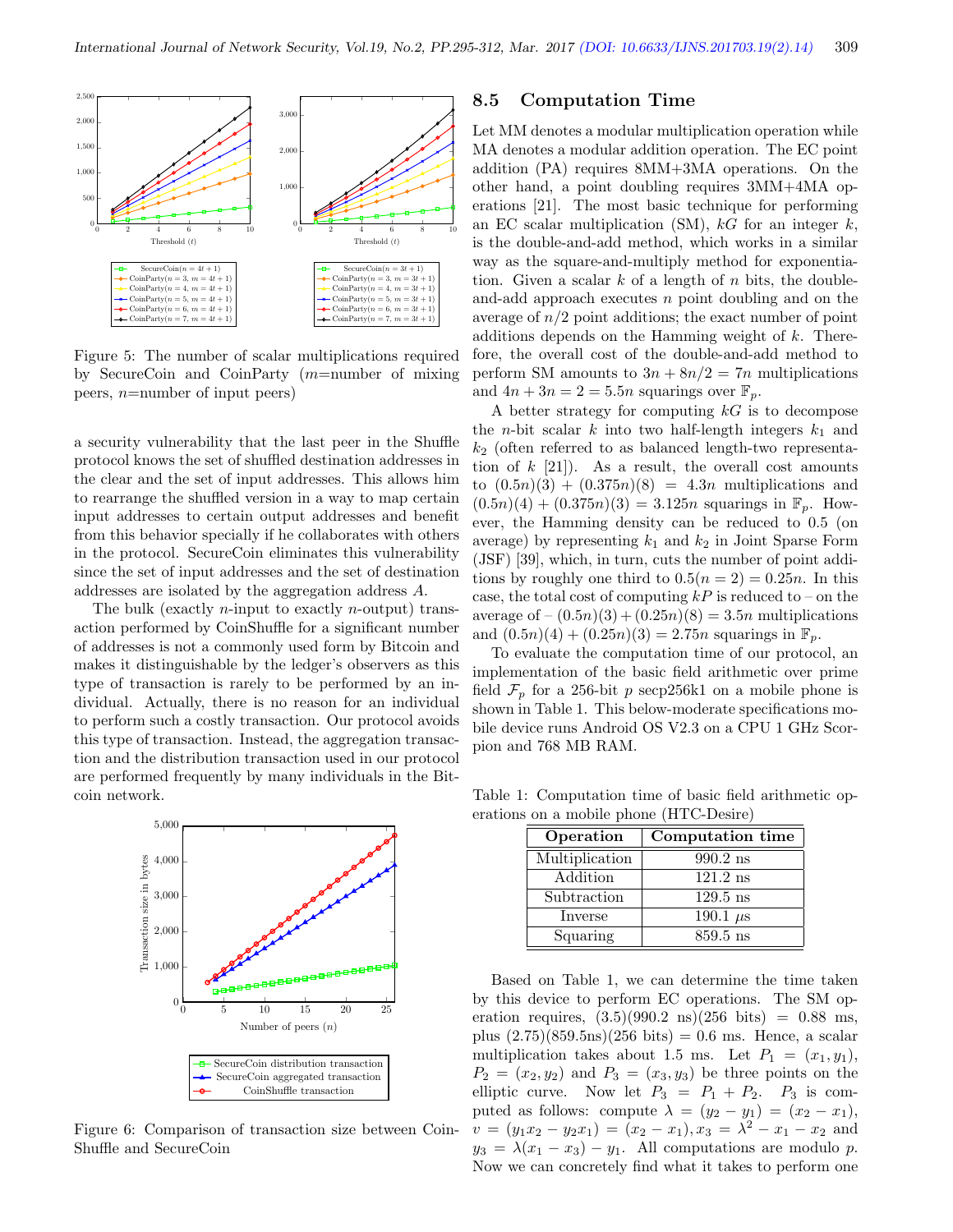point addition on the EC. Computing  $\lambda$  requires two modular subtractions and one modular inversion. Computing  $v$  (given  $\lambda$  was computed) requires two modular multiplications and one modular subtraction. Computing  $x_3$  requires one modular squaring and one modular subtraction while  $y_3$  requires two modular subtractions and one modular multiplication. These totals six modular subtractions, one modular inversion, one modular squaring and three modular multiplications. From Table 1, we have for one point addition,  $6(0.1295\mu s) + 190.1\mu s + 0.8595\mu s +$  $3(0.9902\mu s) = 0.195$  ms. These are summarized in Table 2.

The above implementation shows that scalar multiplication on elliptic curve is expensive compared to other modular operations. Based on Table 2, Figure 7, illustrates the threshold-ECDSA execution time required by SecureCoin compared to that required by CoinParty. Figure 7, shows that, for a threshold  $t$  up to the value of 10, which is a large value, the computations required by SecureCoin is less than one second.



Figure 7: Comparison of Computation time of threshold-ECDSA between CoinParty and SecureCoin

Table 2: EC Computation time on a mobile phone. SM: Scalar Multiplication, PA: Point Addition

| Operation   Computation time |
|------------------------------|
| $1.5 \text{ ms}$             |
| $0.195$ mss                  |

# 9 Conclusions

Several contributions have been proposed recently to countermeasure the attacked anonymity of Bitcoin addresses. However, by analyzing these protocols, serious vulnerabilities have been revealed. CoinShuffle performs a bulk transaction of exactly n input addresses to n output addresses of the same amount which is easily observed on the blockchain. In CoinParty, the input peers are exposed to sabotage attacks by mixing peers, and in order to reduce the risk of such an attack, the return fees for the mixing peers are dramatically increased. In this paper, we proposed SecureCoin as a robust and secure protocol for achieving anonymity service in Bitcoin. Our protocol provides better protection for the participating peers against malicious behavior of minority of the peers and protection against the most serious sabotage attack attempted by any number of saboteur peers. We analyzed the security of our scheme and evaluated its efficiency. Finally, we compared our protocol to recently proposed protocols and showed that our protocol proves efficiency over these protocols and requires less fees by the Bitcoin ecosystem.

# References

- [1] E. Androulaki, G. O. Karame, M. Roeschlin, T. Scherer, and S. Capkun, "Evaluating user privacy in bitcoin," in Financial Cryptography and Data Se $curity$ , pp. 34–51, Springer, 2013.
- [2] A. M. Antonopoulos, Mastering Bitcoin: Unlocking Digital Cryptocurrencies, O'Reilly Media, Inc., 2014.
- [3] J. Bar-Ilan and D. Beaver, "Non-cryptographic faulttolerant computing in constant number of rounds of interaction," in Proceedings of the Eighth Annual ACM Symposium on Principles of Distributed Computing, pp. 201–209, 1989.
- [4] M. Ben-Or, S. Goldwasser, and A. Wigderson, "Completeness theorems for noncryptographic faulttolerant distributed computation," in Proceedings of the Twentieth Annual ACM Symposium on Theory of Computing, pp. 1–10, 1988.
- [5] S. Blake-Wilson and M. Qu, Standards for Efficient Cryptography (SEC) 2: Recommended Elliptic Curve Domain Parameters, Certicom Research, Oct 1999.
- [6] J. Bonneau, A. Narayanan, A. Miller, J. Clark, J. A. Kroll, and E. W. Felten, "Mixcoin: Anonymity for bitcoin with accountable mixes," in Financial Cryptography and Data Security, pp. 486–504, Springer, 2014.
- [7] J. Camenisch and A. Mityagin, "Mix-network with stronger security," in *Privacy Enhancing Technolo*gies, pp. 128–146, Springer, 2006.
- [8] D. Chaum, "The dining cryptographers problem: Unconditional sender and recipient untraceability," Journal of Cryptology, vol. 1, no. 1, pp. 65–75, 1988.
- [9] D. L. Chaum, "Untraceable electronic mail, return addresses, and digital pseudonyms," Communications of the ACM, vol. 24, no. 2, pp. 84–90, 1981.
- [10] H. Corrigan-Gibbs and B. Ford, "Dissent: accountable anonymous group messaging," in Proceedings of the 17th ACM Conference on Computer and Communications Security, pp. 340–350, 2010.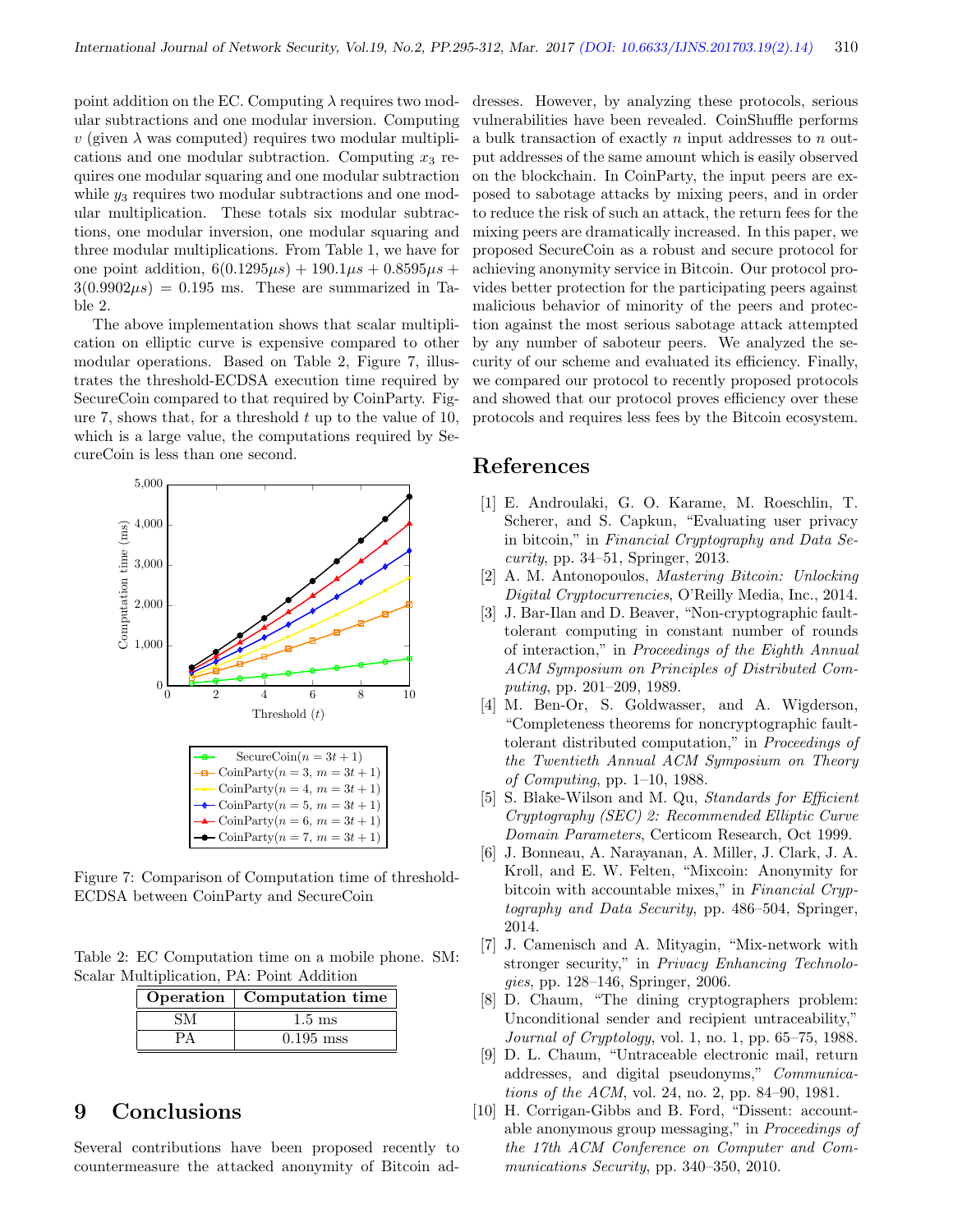- [11] I. Damgard, M. Geisler, M. Kroigaard, and J. B. Nielsen, "Asynchronous multiparty computation: Theory and implementation," in Public Key Cryptography (PKC'09), pp. 160–179, Springer, 2009.
- [12] G. Danezis, C. Fournet, M. Kohlweiss, and B. Parno, "Pinocchio coin: Building zerocoin from a succinct pairing-based proof system," in Proceedings of the First ACM workshop on Language Support for Privacy-enhancing Technologies, pp. 27–30, 2013.
- [13] R. Dingledine, N. Mathewson, and P. Syverson, Tor: The Second-generation Onion Router, Technical report, DTIC Document, 2004.
- [14] P. Feldman, "A practical scheme for non-interactive verifiable secret sharing," in 28th IEEE Annual Symposium on Foundations of Computer Science, pp. 427–438, 1987.
- [15] J. Furukawa and K. Sako, "An efficient scheme for proving a shuffle," in Advances in Cryptology (CRYPTO'01), pp. 368–387, Springer, 2001.
- [16] R. P. Gallant, R. J. Lambert, and S. A. Vanstone, "Faster point multiplication on elliptic curves with efficient endomorphisms," in Advances in Cryptology (CRYPTO'01), pp. 190–200, Springer, 2001.
- [17] C. Garman, M. Green, I. Miers, and A. D. Rubin, "Rational zero: Economic security for zerocoin with everlasting anonymity," in Financial Cryptography and Data Security, pp. 140–155, Springer, 2014.
- [18] R. Gennaro, S. Goldfeder, A. Narayanan, "Threshold-optimal DSA/ECDSA signatures and an application to Bitcoin wallet security,", IACR Cryptology ePrint Archive, vol. 2016, pp. 13, 2016.
- [19] R. Gennaro, S. Jarecki, H. Krawczyk, and T. Rabin, "Secure distributed key generation for discretelog based cryptosystems," Journal of Cryptology, vol. 20, no. 1, pp. 51–83, 2007.
- [20] R. Gennaro, S. Jarecki, H. Krawczyk, and T. Rabin, "Secure distributed key generation for discretelog based cryptosystems," Journal of Cryptology, vol. 20, no. 1, pp. 51–83, 2007.
- [21] D. Hankerson, A. J. Menezes, and S. Vanstone, Guide to Elliptic Curve Cryptography, Springer Science & Business Media, 2006.
- [22] M. H. Ibrahim, "A method for obtaining deniable public-key encryption," International Journal of Network Security, vol. 8, no. 1, pp. 1–9, 2009.
- [23] M. H. Ibrahim, "Receiver-deniable public-key encryption," International Journal of Network Security, vol. 8, no. 2, pp. 159–165, 2009.
- [24] M. H. Ibrahim, "Resisting traitors in linkable democratic group signatures," International Journal of Network Security, vol. 9, no. 1, pp. 51–60, 2009.
- [25] M. H. Ibrahim, I. A. Ali, I. I. Ibrahim, and A.H. El-sawy, "A robust threshold elliptic curve digital signature providing a new verifiable secret sharing scheme," in IEEE 46th Midwest Symposium on Circuits and Systems, vol. 1, pp. 276–280, 2003.
- [26] I. Ingemarsson and G. J. Simmons, "A protocol to set up shared secret schemes without the assistance of a mutually trusted party," in Advances in Cryptology (EUROCRYPT'90), pp. 266–282, Springer, 1991.
- [27] M. Jakobsson, "Flash mixing," in Proceedings of the Eighteenth Annual ACM Symposium on Principles of Distributed Computing, pp. 83–89, 1999.
- [28] M. Jakobsson and A. Juels, "An optimally robust hybrid mix network," in Proceedings of the Twentieth Annual ACM Symposium on Principles of Distributed Computing, pp. 284–292, 2001.
- [29] G. Maxwell, Coinjoin: Bitcoin Privacy for the Real World, Bitcoin Forum, aug. 2013. (https:// bitcointalk.org/index.php)
- [30] S. Meiklejohn, M. Pomarole, G. Jordan, K. Levchenko, D. McCoy, G. M. Voelker, and S. Savage, "A fistful of bitcoins: characterizing payments among men with no names," in Proceedings of the 2013 ACM Conference on Internet Measurement Conference, pp. 127–140, 2013.
- [31] I. Miers, C. Garman, M. Green, and A. D. Rubin, "Zerocoin: Anonymous distributed e-cash from bitcoin," in IEEE Symposium on Security and Privacy  $(SP'13)$ , pp. 397–411, 2013.
- [32] C. A. Neff, "A verifiable secret shuffle and its application to e-voting," in Proceedings of the 8th ACM Conference on Computer and Communications Security, pp. 116–125, 2001.
- [33] M. Ohkubo and M. Abe, "A length-invariant hybrid mix," in Advances in Cryptology (ASIACRYPT'00), pp. 178–191, Springer, 2000.
- [34] T. P. Pedersen, "Non-interactive and informationtheoretic secure verifiable secret sharing," in Advances in Cryptology (CRYPTO'91), pp. 129–140, Springer, 1992.
- [35] B. Pfitzmann and A. Pfitzmann, "How to break the direct rsa-implementation of mixes," in Advances in Cryptology (EUROCRYPT'89), pp. 373– 381, Springer, 1990.
- [36] F. Reid and M. Harrigan, An Analysis of Anonymity in the Bitcoin System, Springer, 2013.
- [37] T. Ruffing, P. Moreno-Sanchez, and A. Kate, "Coinshuffle: Practical decentralized coin mixing for bitcoin," in *Computer Security (ESORICS'14)*, pp. 345–364, Springer, 2014.
- [38] E. B. Sasson, A. Chiesa, C. Garman, M. Green, I. Miers, E. Tromer, and M. V. Zerocash, "Decentralized anonymous payments from bitcoin," in IEEE Symposium on Security and Privacy (SP'14), pp. 459–474, 2014.
- [39] J. A Solinas, Low-weight Binary Representations for Pairs of Integers, Technical Report, 2001. (http://cacr.uwaterloo.ca/techreports/ 2001/corr2001-41.ps)
- [40] J. H. Ziegeldorf, F. Grossmann, M. Henze, N. Inden, and K. Wehrle, "Coinparty: Secure multi-party mixing of bitcoins," in Proceedings of the 5th ACM Conference on Data and Application Security and Privacy, pp. 75–86, 2015.